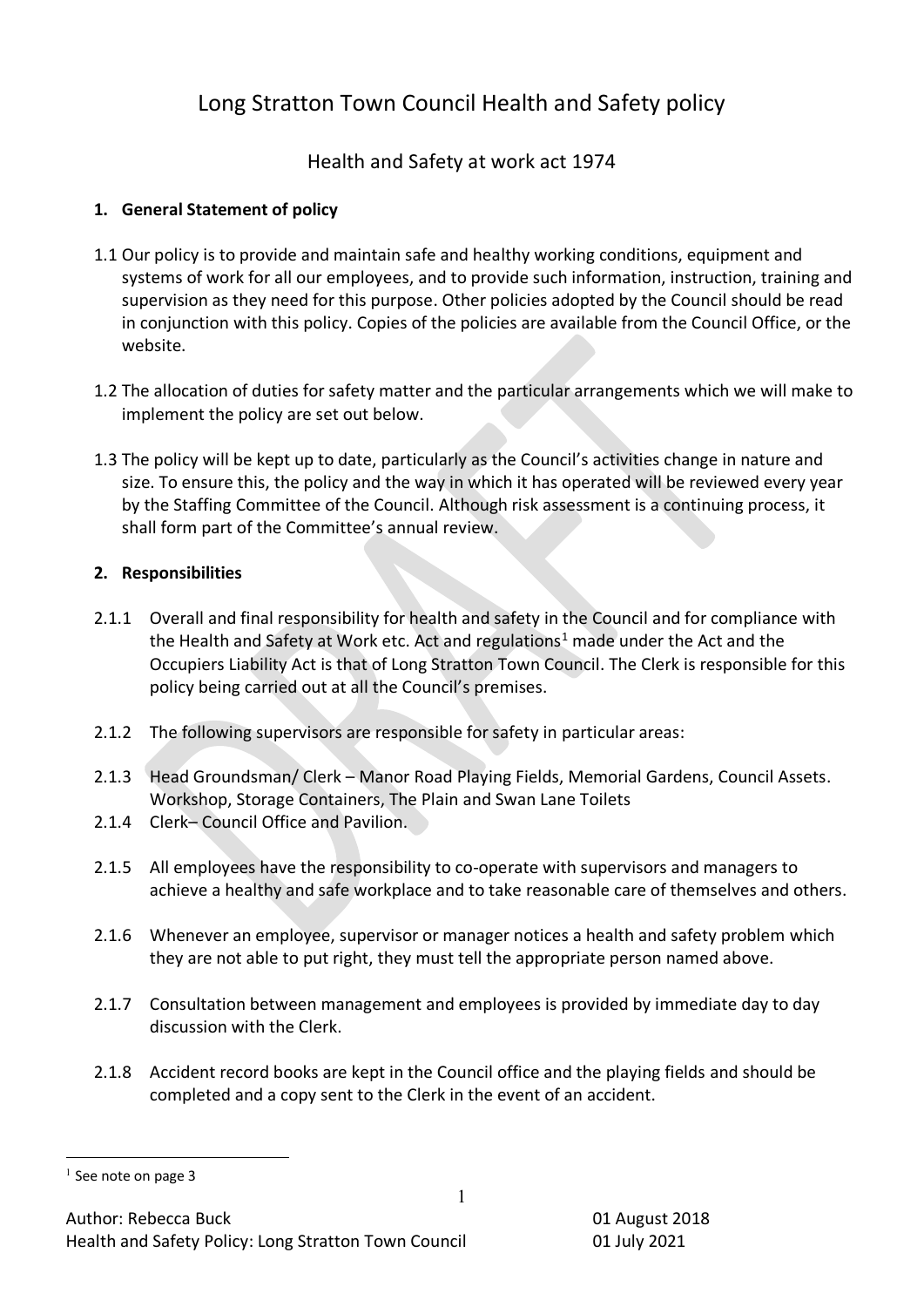# **3. First Aid**

- 3.1 First aid boxes are located in the Council Office and at Manor Road Playing fields
- 3.2 Responsibility lies with the Clerk for the Council office and Pavilion and the Head groundsman at the playing fields. Each first aid box is to be checked annually for supplies and expiry dates where appropriate. Clerk to order new supplies as required.

# **4. Fire Safety**

Fire extinguishers shall be visually inspected monthly at all buildings by the Clerk and Head Groundsman depending on the location of the extinguishers and responsibilities defined in para. 2.2. Fire extinguishers shall be maintained annually by a recognised professional. (Currently TAS Valley & Fire)

- 4.1 Fire alarm systems shall be tested monthly by the building supervisor. A fire drill shall be held annually at all Council owned buildings. 5 year electrical certificated shall be obtained on all Council occupied premises.
- 4.2 PAT testing will be carried out annually by a recognised professional.
- 4.3 Fire exits shall be kept free from obstructions.
- 4.4 Notices shall be displayed giving directions for the evacuation of building in the event of fire.

## **5. Training**

5.1 The Clerk has the overall responsibility for training.

## **6. General Advice**

6.1 General advice to all employees is attached as Annex 5

## **7. Specific Policies**

- 7.1.1 Policies for particular premises and activities are attached as Annexes as follows:
- 7.1.2 Buildings
- 7.1.3 Grounds Maintenance
- 7.1.4 Caretaking and Cleaning.
- 7.1.5 Lifting and Handling

## **8. Employment of Contractors**

8.1 The notes to be given to contractors are attached in Annex 6

#### **9. Reporting and Recording Accidents**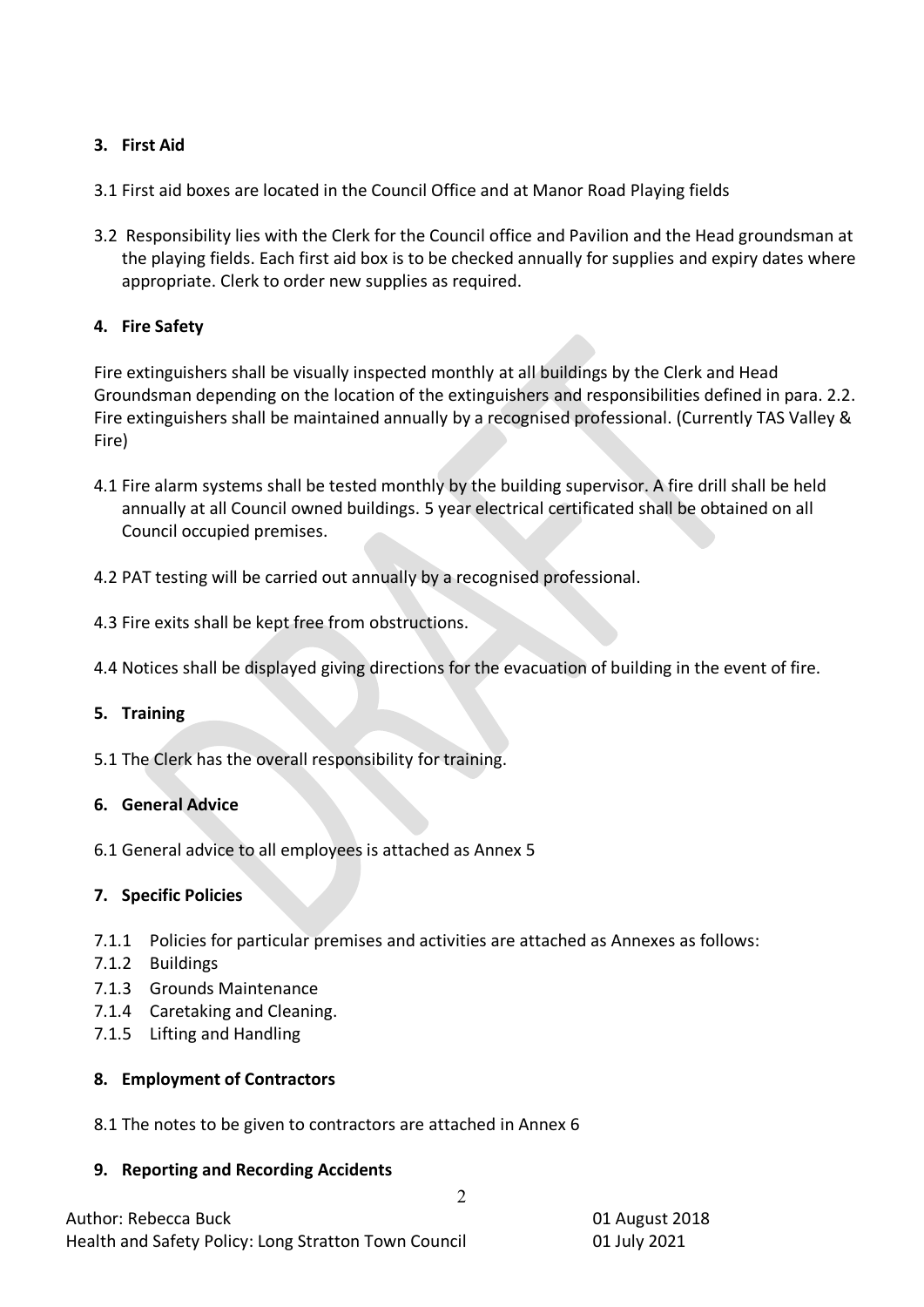9.1 Accidents shall be recorded in the Accidents Record Book and reported to the Clerk.

# **10. Smoking**

10.1 Smoking is not allowed in offices or work areas.

# NOTES

Electricity at Work Regulations 1989 The Management of Health & Safety At Work Regulations 1992 Manual Handling Operations Regulations 1992 The Personal Protective Equipment At Work Regulations 1992 The Health & Safety (Display Screen Equipment) Regulations 1992 The Provision and Use of Work Equipment Regulations 1992 The Workplace (Health, Safety & Welfare) Regulations 1992 The Control of Substances Hazardous to Health (COSHH) Regulations 1994 The Fire Precautions (Workplace) Regulations 1997 The Health & Safety (Young Persons) Regulations 1997.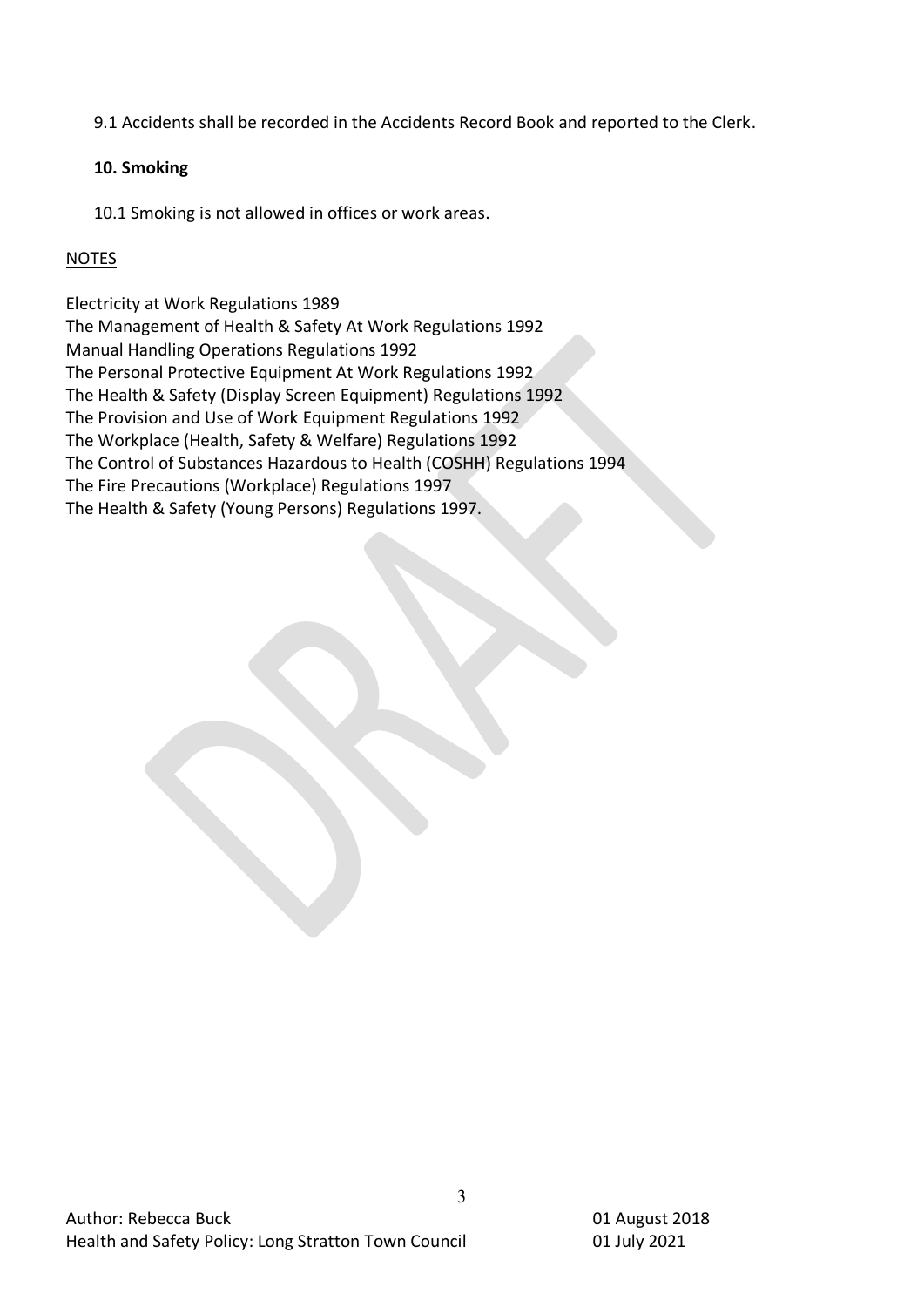# **Offices**

- 1. Heating lighting and ventilation
	- a. Temperature must reach a minimum of 60.8 degrees F after the first hour of working time and be maintained between 60.8 degrees F and 71.6 degrees F throughout the working day. (16C-22C)
	- b. Free standing heaters must not be used unless specifically authorised by the Clerk. When these are so authorised, they must comply with fire regulations and the area around them must be kept clear from any paper or any other flammable materials, and must be cited a suitable distance away from desks and chairs.
	- c. Office lighting, desks should be placed to gain the maximum amount of light, free standing desk lights should be avoided or placed so as to minimise the danger of trailing electrical leads.
- 2. Electrical Equipment
	- a. All electrical equipment shall be inspected in accordance with the 1989 regulations
	- b. mains must not be overloaded it is important that the correct socket outlet and plug top face (where these are available) is used for each item of electrical equipment.
	- c. 13 amp plugs can be used for appliances with a loading capacity maximum of 13amps. Plus fuses must be fitted to suit current load of the equipment being used, e.g. desk ,lamp, calculator, typewriter: 3 amp fuse; 2-bar heater, Kettle:13 amp fuse. Fuses are available with ratings of 3, 5, 7, 10 and 13 amps. The current load is normally shown on the item of equipment. When in doubt, do not guess, seek qualified advice.
	- d. Only electrical equipment provided by the council should be used and electric points must not be overloaded by means of multi-adaptors. All mains should be switched of when not in use.
	- e. Leads from points from various desk uses should not be present a hazard by trailing across areas of access. Extension leads are for temporarily use only and should not exceed 10 feet in length.
	- f. Defective equipment must never be used. Staff should not attempt to effect repairs to electrical equipment, unless competent to do so.
- 3. Furniture, Fittings and Equipment
	- a. All heavy equipment and storage units should preferably be placed against the wall across several floor joists.
	- b. Heavy equipment and furniture must not be moved by individuals.
	- c. Office equipment whether manually or electrically operated, must not be used by unauthorised, untrained personnel.

4

d. Filing cabinets should always have sufficient weight in the bottom drawer to prevent the cabinet from tipping when a full top rawer is opened. Filing cabinet and desk drawers must always be closed immediately after use. Drawer filing cabinets should be inspected at least every six months to ensure correct loading and smoothness of operation, with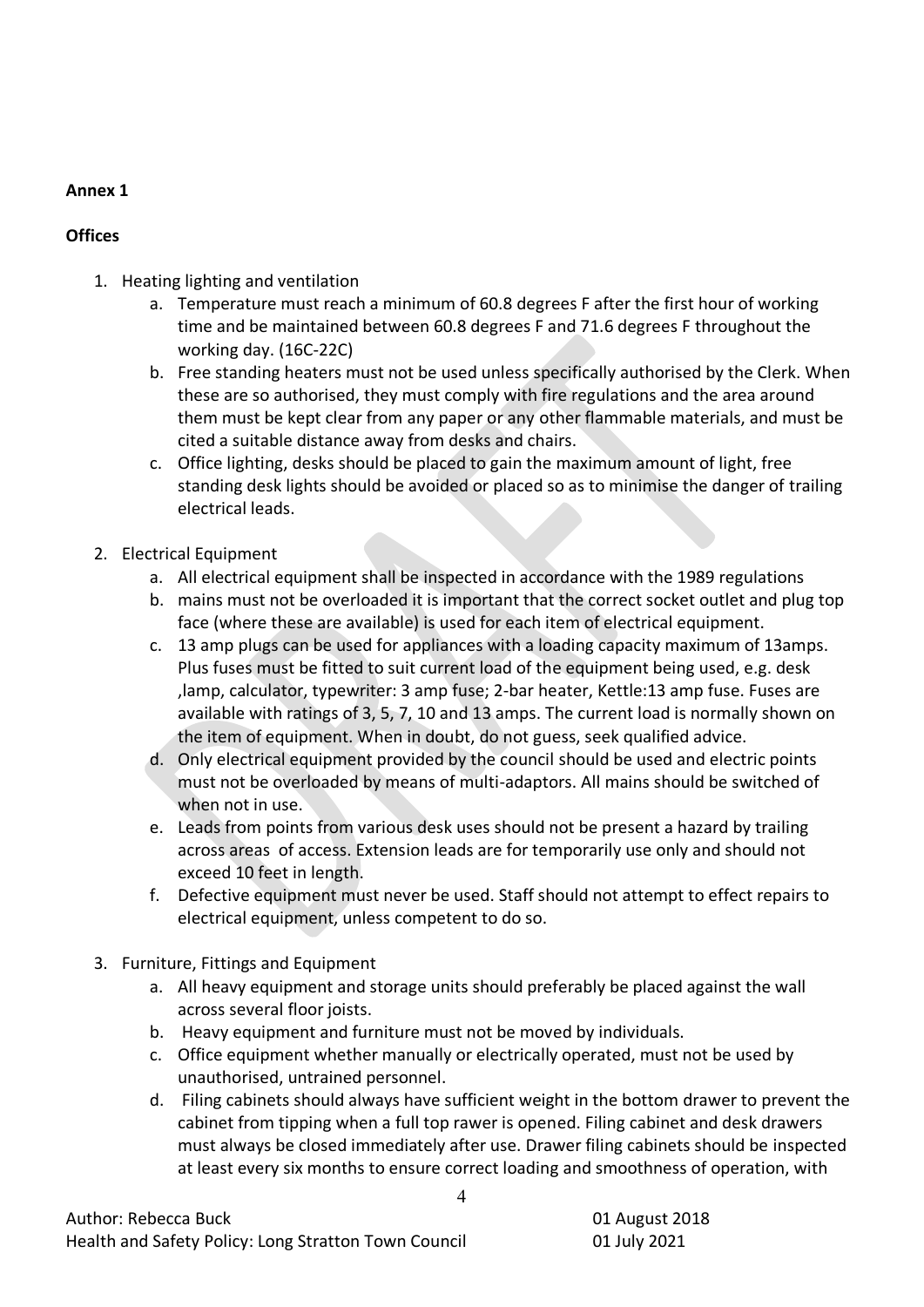particular regard to the effectiveness of the drawer stops. Damaged or defective cabinets must not be used.

- e. High shelves should only be reached through the use of steps provided for that purpose. It is dangerous to stand on desks and chairs, particularly those fitted with castors and this should be avoided at all times.
- f. In order to meet fire regulations, British Standard (BS5588) states gaps between desks should be a minimum of 600mm for less than ten people to be easily able to move, and 900mm for wheelchair users.
- g. Every room where persons work shall have sufficient floor area, height and unoccupied space for purposes of health, safety and welfare. ... The figure of 11 cubic metres per person is a minimum and may be insufficient if, for example, much of the room is taken up by furniture etc

# 4. Fire Precautions

- a. All staff must be fully conversant with the "Fire Alert" system displayed in the offices.
- b. Exit corridors, landings and stair cases must be kept clear at all times.
- c. Flammable materials must not be stored, even for a temporary period, in the offices or corridors, unless the storage is in a fire resistant structure such as a metal cupboard or bin, clearly marked "Flammable Materials".
- d. Waste paper bins must be of metal construction and be emptied each day.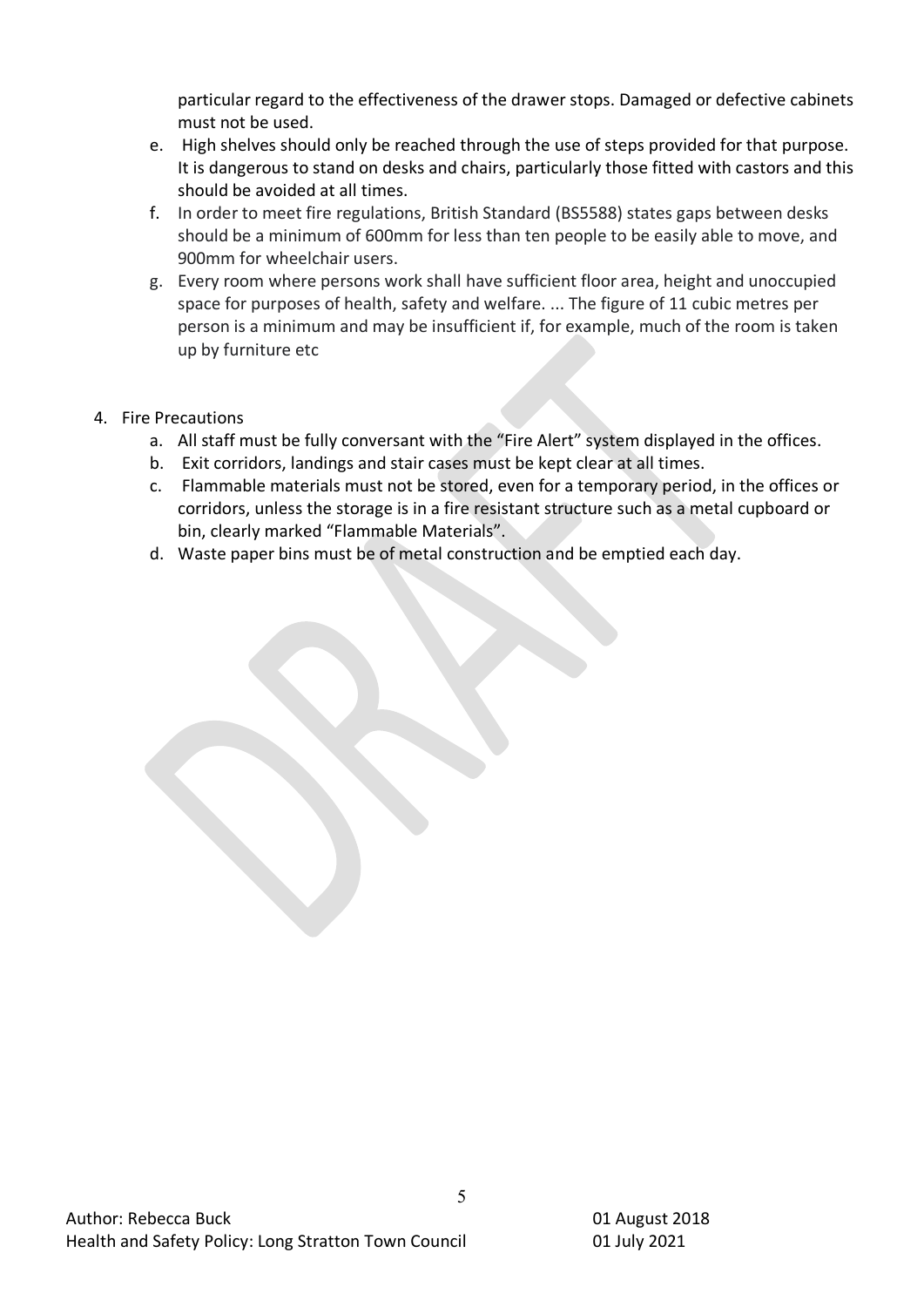## **Parks and Estates**

(In addition to any Codes of Guidance)

- 1. Only authorised members of staff, who have received training and instruction in the operation of machinery and equipment may do so.
- 2. All dangerous moving parts of machinery must be guarded. Guards must not be removed except for the purpose of repair and maintenance. All machinery must comply with statutory regulations for guarding and use.
- 3. Risk assessments for all machinery must be undertaken and kept on file and reviewed annually by the Groundsman and the Clerk
- 4. HAVS scores (Hand and arm vibrations) must be assessed and maximum machinery usage guidelines adhered too at all times.
- 5. The engines of any motorised equipment must be stopped before any inspection or adjustment is carried out. In the case of electrically operated machines the plug lead must be disconnected.
- 6. Children must not be allowed to play in an area where machinery is in use. Machinery must not be left unattended where children (or others) may interfere with them.
- 7. Stones and similar objects must be cleared from the path of equipment to prevent such objects from being projected from machinery.
- 8. Fuel tanks must only be filled in the open, with the engine stopped. No risk of naked flames, or smoking is allowed in the vicinity of a fuel tank or storage can.
- 9. Fuel may only be stored in a safety can of a type approved, and in a store designated by the Fire Officer.
- 10. The manufacturer's instructions regarding the safe use of chemicals must be adhered to.
- 11. Appropriate protective clothing such as gloves and overalls, face masks and boots must be used when operating with machinery and chemicals including herbicides and pesticides.
- 12. Ladders and step-ladders must be in good condition and free from defects and securely positions at all times when in use.
- 13. Pathways on Council owned premises and Council assets shall be inspected weekly and any damage made safe, repaired and reported to the Groundsman and Clerk.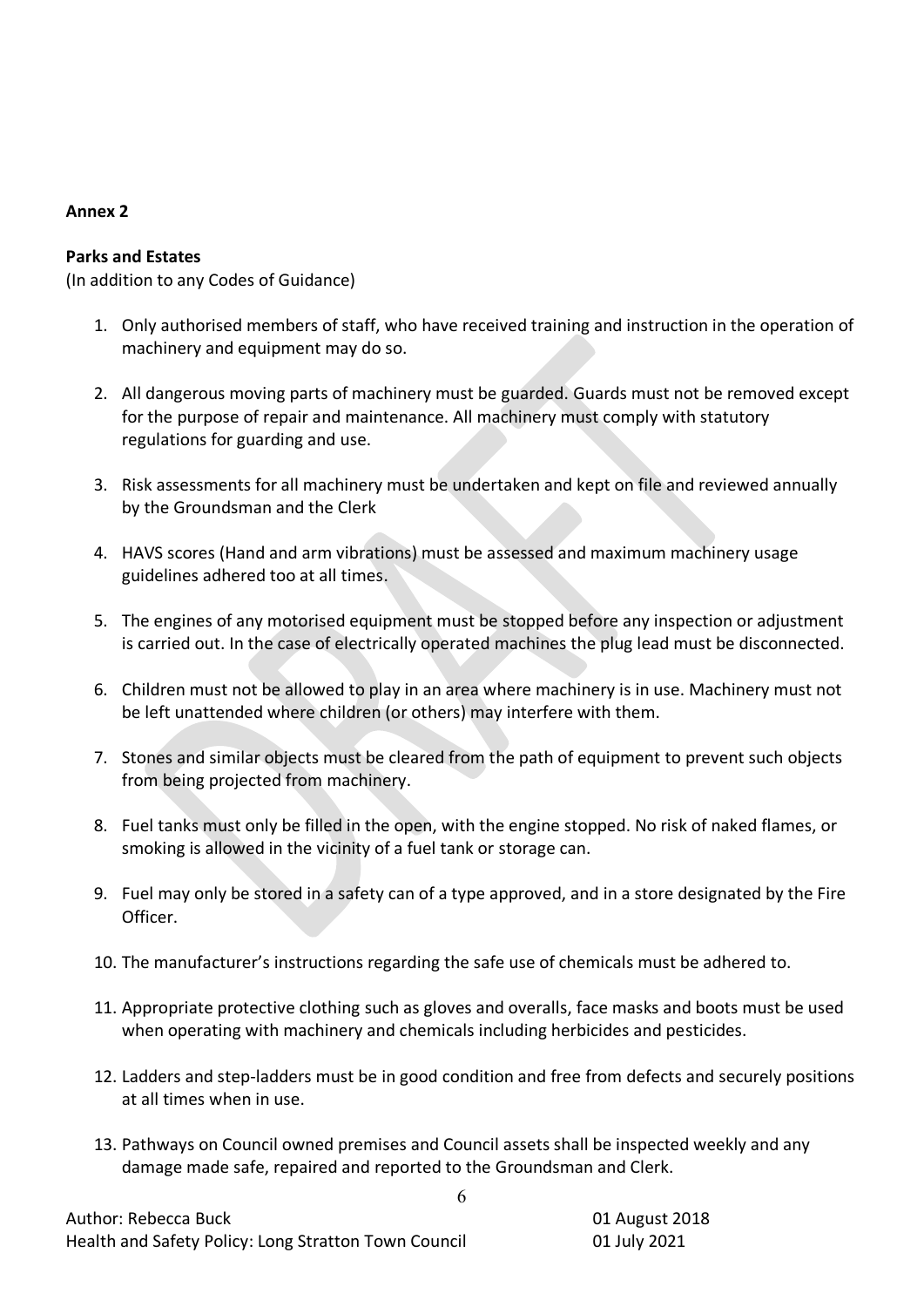## **Caretaking and Cleaning**

- 1. It is essential that care is exercised to follow all labelled instructions on containers and packages. Products should be stored away from heat sources and naked lights, particularly those products containing hydrocarbon and other flammable solvents.
- 2. Appropriate protective clothing, such as gloves and overalls must be worn when handling corrosive substances
- 3. Care must be taken to avoid ingestion, inhalation and skin contact of all chemical substances. Spillage must be cleaned up immediately while observing all precautions.
- 4. Consideration must be given to the possibility of hazardous by products that may arise from reaction between various products, or from products exposed to heat or fire. Particularly in the case of bleach which will produce chlorine gas if mixed with acidic cleansers (e.g. Harpic) or other acidic substances.
- 5. Step-ladders which are used to gain access to heights must be in a good condition and free from defects.
- 6. All electrical cleaning equipment must have been wired up by a competent person. Any deterioration in electrical connections or wiring should be reported immediately.
- 7. Floors must be treated only with approved non-slip products. The method of application and quantities to be applied should be that recommended by the manufacturer.
- 8. YOU SHOULD REPORT:
	- a. Structural faults which appear dangerous
	- b. Floor coverings, etc. which cause a tripping hazard.
	- c. Faulty gas, electric, paraffin fixtures, fittings and equipment.
	- d. All accidents, however small, should be reported.

## YOU SHOULD NOT

- e. Attempt to repair gas, electric, paraffin fixtures, fittings or equipment, unless competent to do so.
- f. Attend to move obviously heavy furniture alone.

## YOU SHOULD

g. In the event of having to stand on something to reach windows etc. do ensure the object on which you will stand is solid and reliable.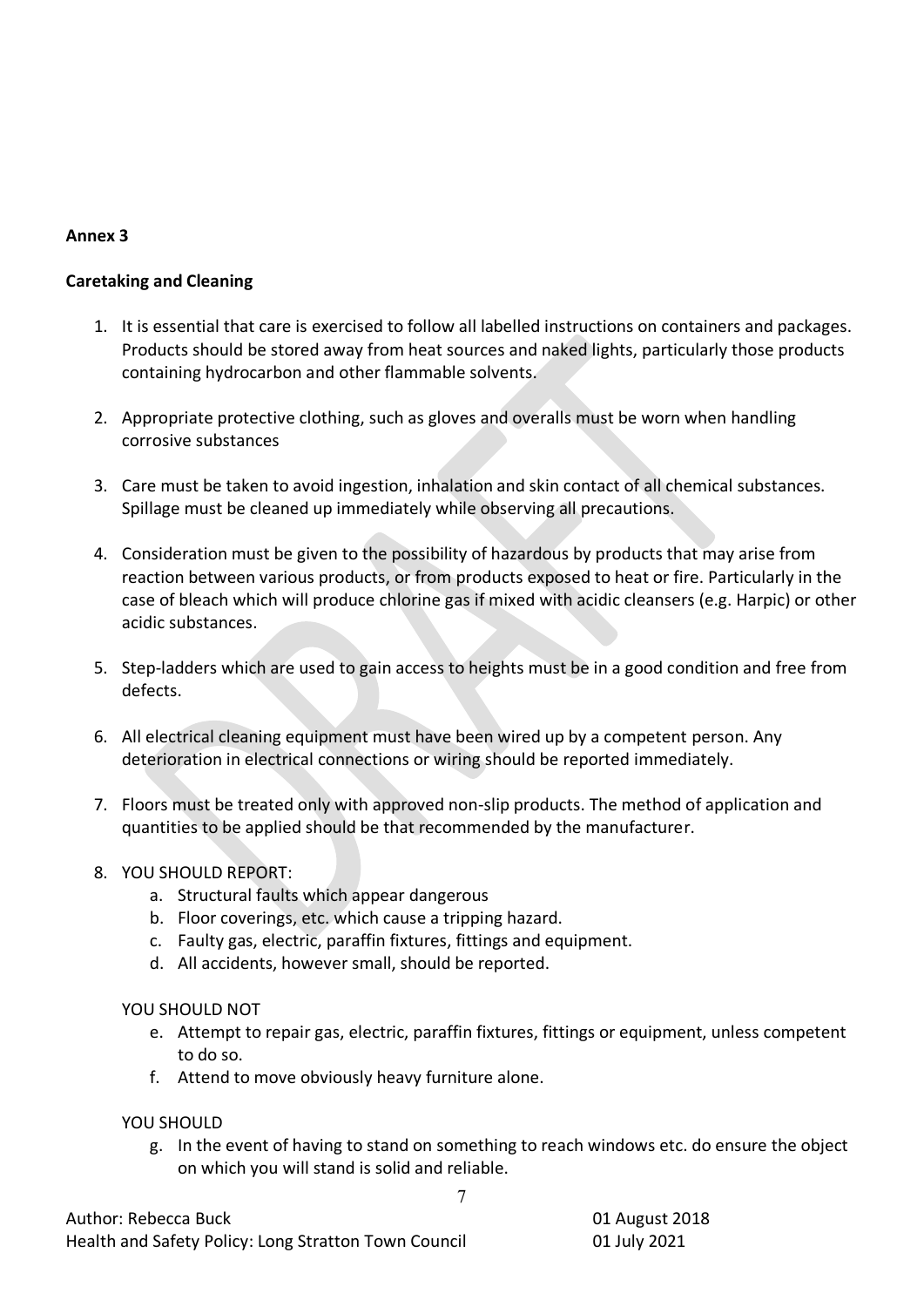- h. Dispose of aerosol cans in the recommended way.
- i. Dispose of soiled materials in sealed bags.

#### **Lifting and handling**

1. The 1992 Regulations apply to lifting, pushing, pulling, carrying and moving hand or by bodily force. More work injuries are caused through 'handling goods' than any other single action.

Manual lifting is included in this and an incorrect technique can cause:

Hernia (or rupture), torn back muscles, 'slipped disc', cuts, bruises, crush injuries to fingers, hands and forearms, crush injuries to toes, cuts and bruises to the legs and feet.

2. The following basic rules are produced to help reduce these accidents:

Never attempt to lift anything against your capacity. If in doubt ger a second person or others to help.

If mechanical aids are provided, use them.

If an object is to be lifted manually :-

- a. Bend the knees and crouch to the object
- b. Ger a firm grip using the whole hand and not the finger tips
- c. Keep the back straight
- d. Tuck the chin in.
- e. Position the feet so that one is behind the other alongside the object, pointing in the direction of movement after lifting.
- f. Push off with the rear foot. Straighten the legs and raising the object, move off in required direction in one smooth movement.
- g. Avoid pinching fingers when releasing object.
- h. When lifting is done by two or more persons one should be appointed leader to ensure movements are co-ordinated.
- i. Protect your toes with safety footwear.
- j. Wear protective gloves when handling objects with sharp or jagged edges.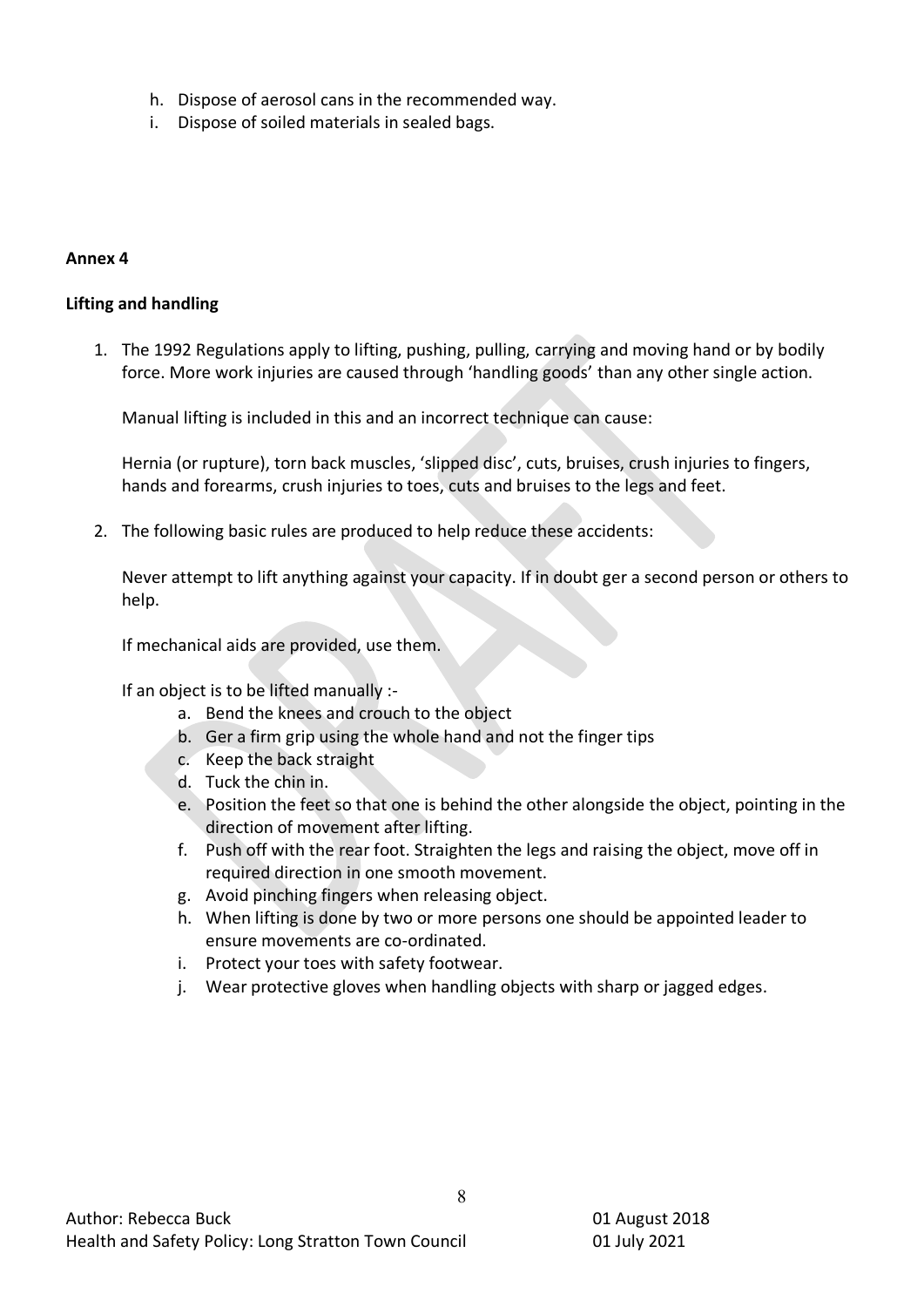# **General Advice To All Employees**

1. Tidiness

Keep floors, passages etc. clear of storages, packages and litter.

Put waste in the bin. Do not throw broken glass, razor blades or other dangerous items loose in the waste bin. Dispose of these with care and ask for advice from your supervisor if in doubt.

2. Falls and Collisions

Walk, do not run. Look where you are going.

Use care in opening doors outwards.

Take care on stairs and use the handrail.

Mop up spills of liquid, do not leave it to someone else.

Do not climb on chairs, desks, window sills to reach shelves or to open windows.

Use a step-ladder and window poles etc.

3. Fire Precautions

Read and understand fire precaution notices

Ensure that you know the lay-out of the fire exits and emergency routes. Report or remove where possible any obstruction of fire exits and passages. Keep cloths and towels away from heaters and convectors etc. Do not stand close to an electric fire, if use permitted, not stand them near to anything that will burn.

9

4. Horseplay

Avoid horseplay, sky larking, practical jokes, it can be dangerous.

5. PPE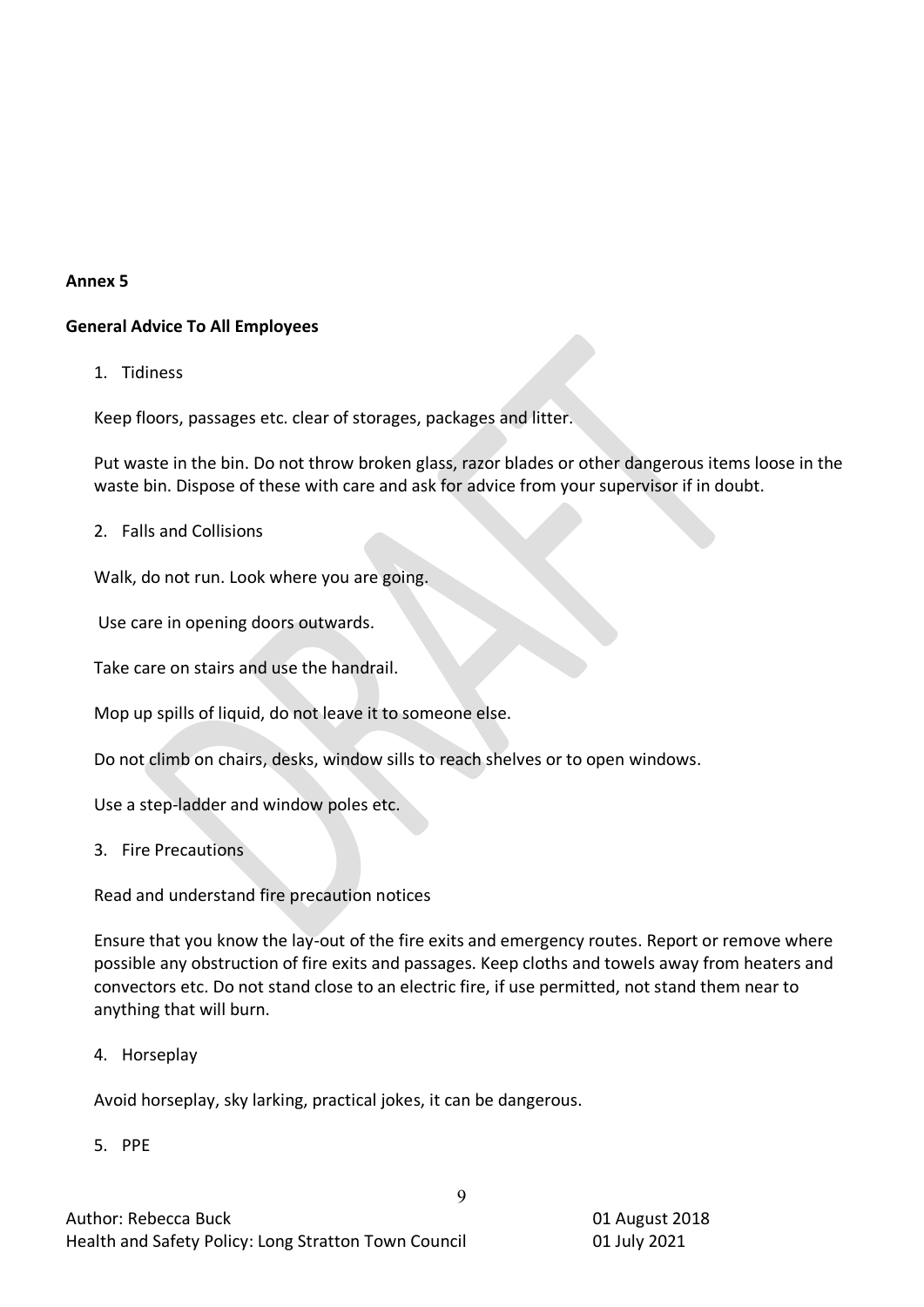All employees will ensure the correct clothing is worn, safety shoes, hard hats, googles etc. High vis jackets are to be worn all times when working near roads or where identified by risk assessment. PMR radios are available. Mobile phones will be provided to members of staff lone working.

## **Annex 6**

## **Notice to contractors**

For Long Stratton Town Council to comply with Health and Safety legislation, all outside contractors employed to do work on Council premises are to be made aware of the expected requirements related to Health & Safety. A contractor accepting a contract from the Council shall be deemed to have agreed to comply with the following requirements:

- 1. As a contractor, you will supply and ensure that your employees wear and use protective equipment or anything provided in the interest of health, safety or welfare of any of the relevant statutory provisions.
- 2. You and your employees will ensure that all equipment, plant machinery and apparatus brought onto or used on the Council premises are safe and without risk to health, and are maintained to a standard that will not constitute an offence under the Act or any of the relevant statutory provisions.
- 3. You and your employees will conform, in all respects, to your legal duties and responsibilities as laid down by the Health and Safety at Work Act 1974, and relevant statutory provisions.
- 4. The council will retain the right to stop any operation, plant or equipment, or the action of any of your employees if it is considered that there is a hazard to the safety and health of employees or others. The Council will not accept any responsibility for any increased costs arising out of such action.
- 5. In the event of the Council taking this action, your site representative will be notified verbally and will have written confirmation by the Council's representative to order such a stoppage.
- 6. The Council will be indemnified by you or your insurers in respect of any claims, costs or expenses rising out of any incidents on Council premises involving you or your employees.
- 7. The Council may notify an inspector, appointed under the Authority of the Act, of any breach of the Regulations.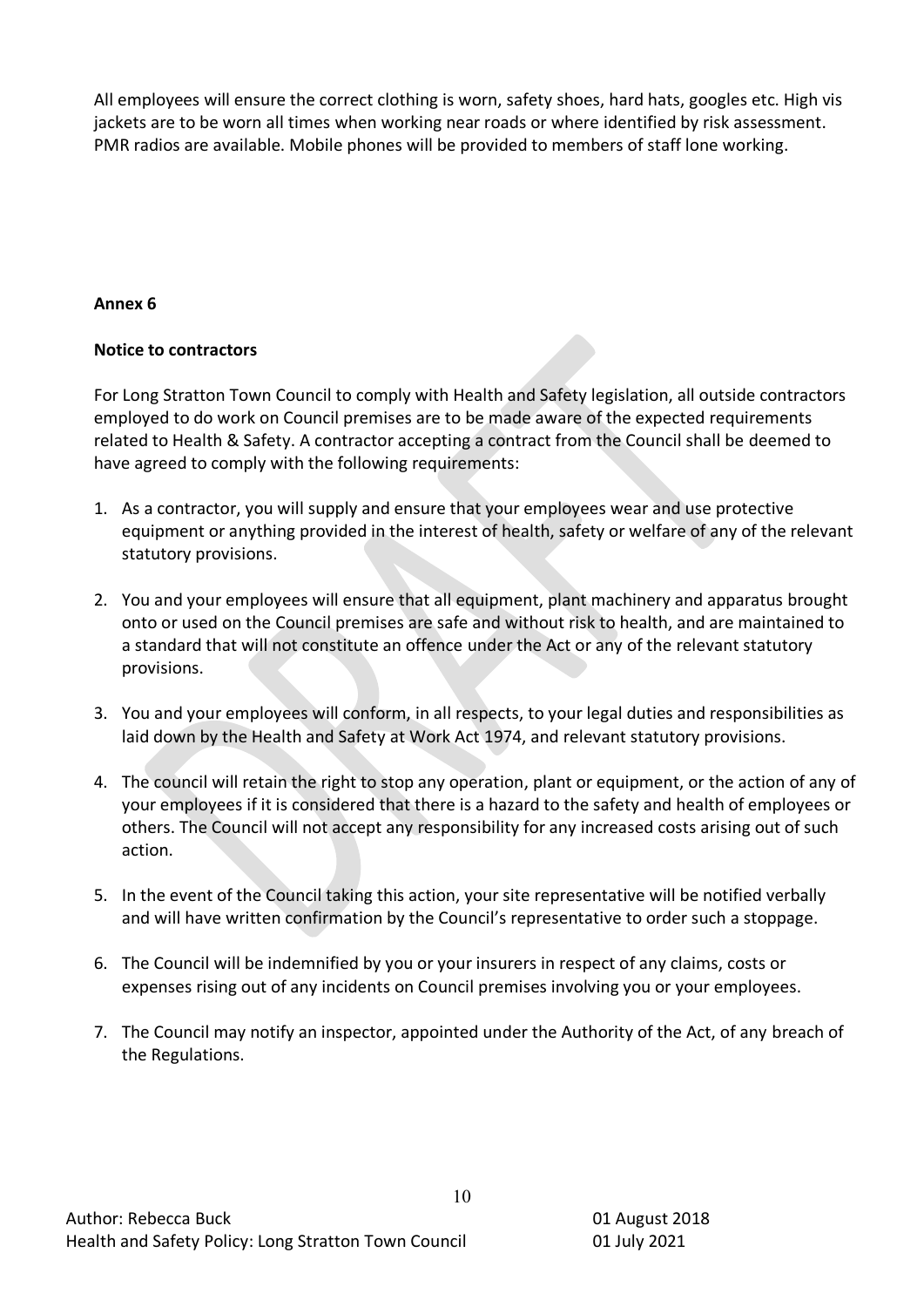# **Long Stratton Council**

# **Code of Guidance.**

## **Building and premises management**

This Code of Guidance outlines the basic health and safety management of operating and managing a building owned or leased by the Council and is not exhaustive on each subject or in content. It is intended to be an aide memoire and sign post other relevant documents for persons responsible for managing a building.

Further, more detailed guidance can be found in the subject specific Codes of Guidance.

## **1.0 General Information**

- 1.1 It is not intended that members of the Council staff be an 'expert' in all areas of building management/maintenance but s/he must have a general understanding of systems and procedures and of the health and safety involving in running a building.
- 1.2 The general duties of persons responsible for a building include ensuring all health and safety issues are addressed through day to day management and effective liaison of all parties where there is occupation by more that one service area/ organisation. In the case of multi occupied buildings it should be clear to all parties who is responsible for what. This will be achieved through user agreements.
- 1.3 It is recommended that each building has a maintenance schedule to ensure necessary actions are undertaken. These are produced in line with budget papers.

# **2.0 Fixed and portable electrical safety**

2.1 Fixed Installations

Fixed (hard wired) electrical systems, including wiring, fuse boards, power outlets, distributions boards, etc must be inspected and tested in accordance with the current Institute of Electrical Engineers Wiring Regulations (IEE Regs). The frequency of this inspection varies from annually to every 5 years. For Long Stratton buildings the frequency is every 5 years.

2.2 Any works undertaken on electrical systems, including inspections and tests must be carried out by a qualified and competent electrician who is NICEIC registered. (National Inspection Council Electrical Installation Contracting.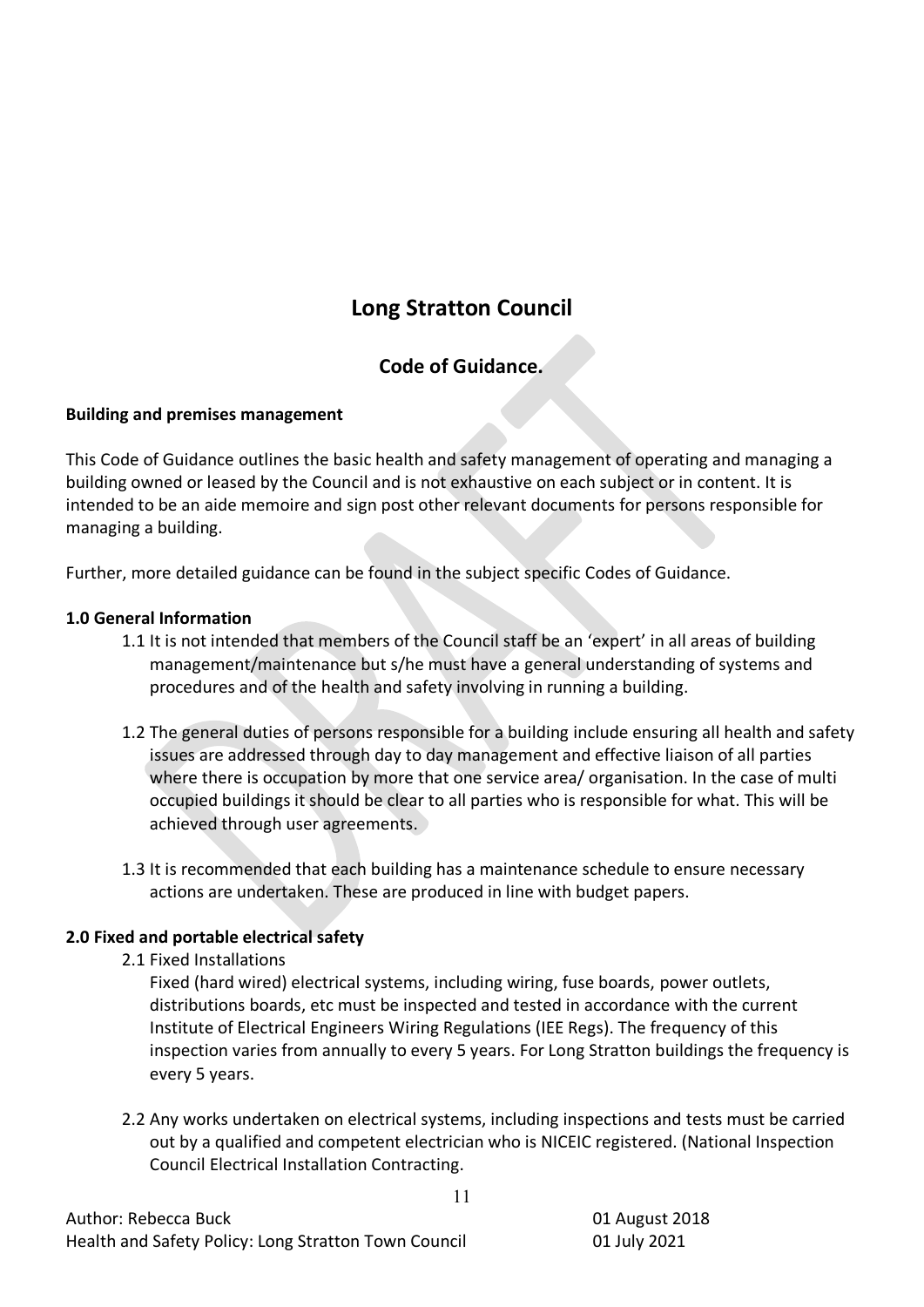- 2.3 Following every inspection, a certificate of inspection is to be retained and kept available for reference. Where the inspection recommends any modifications, these must be carried out as soon as practical.
- 2.4 Plant rooms, switch rooms etc and other areas where electrical services are provided must be secured to prevent unauthorised access. Plant room doors must be suitably signed. Plant rooms etc are not to be used for storage or any other use.
- 2.5 Portable electrical equipment

It is a common misunderstanding that portable electrical appliances have to be tested annually. The period between tests should be determined by risk assessment, e.g. a computer that is moved rarely could be tested 3-4 yearly whereas an electric drill used daily on a site should be tested at appropriate intervals determined by risk assessments e.g. 3 months.

2.6 Portable appliance testing and any work that is required must be carried out by a 'competent' person (i.e a person with the appropriate relevant training, skills, knowledge, experience, and awareness of their own technical limitations.) A register of testing and any work subsequently undertaken must be kept and available for inspection.

| <b>Equipment</b>                                                                                       | <b>User Checks</b> | <b>Visual Inspection</b>       | <b>Combined</b><br><b>Inspection and</b><br><b>Testing.</b> |
|--------------------------------------------------------------------------------------------------------|--------------------|--------------------------------|-------------------------------------------------------------|
| Battery operated (less than 20<br>volts)                                                               | <b>No</b>          | No                             | No                                                          |
| Extra low voltage: (less than 50<br>volts AC) telephone equipment,<br>low voltage desk lights          | No                 | No                             | No.                                                         |
| IT equipment: e.g. desk top<br>computers, DSE screens                                                  | No                 | Yes, every 2-4<br>years        | No if double<br>insulated,<br>otherwise up to 5<br>years    |
| Photocopiers, fax machines: Not<br>hand held, rarely moved                                             | No                 | Yes, every 2-4<br>years        | No, if double<br>insulated<br>otherwise up to 5<br>years    |
| Double insulated equipment, not<br>hand held. Moved occasionally<br>e.g. fans, table lamps, projectors | No                 | Yes, every 2-4<br>years        | <b>No</b>                                                   |
| Double insulated equipment,<br>hand held, e.g. some floor<br>cleaners                                  | Yes                | Yes, every 6<br>months -1 year | No                                                          |

2.7 HSE guidance suggests the following inspection and testing intervals.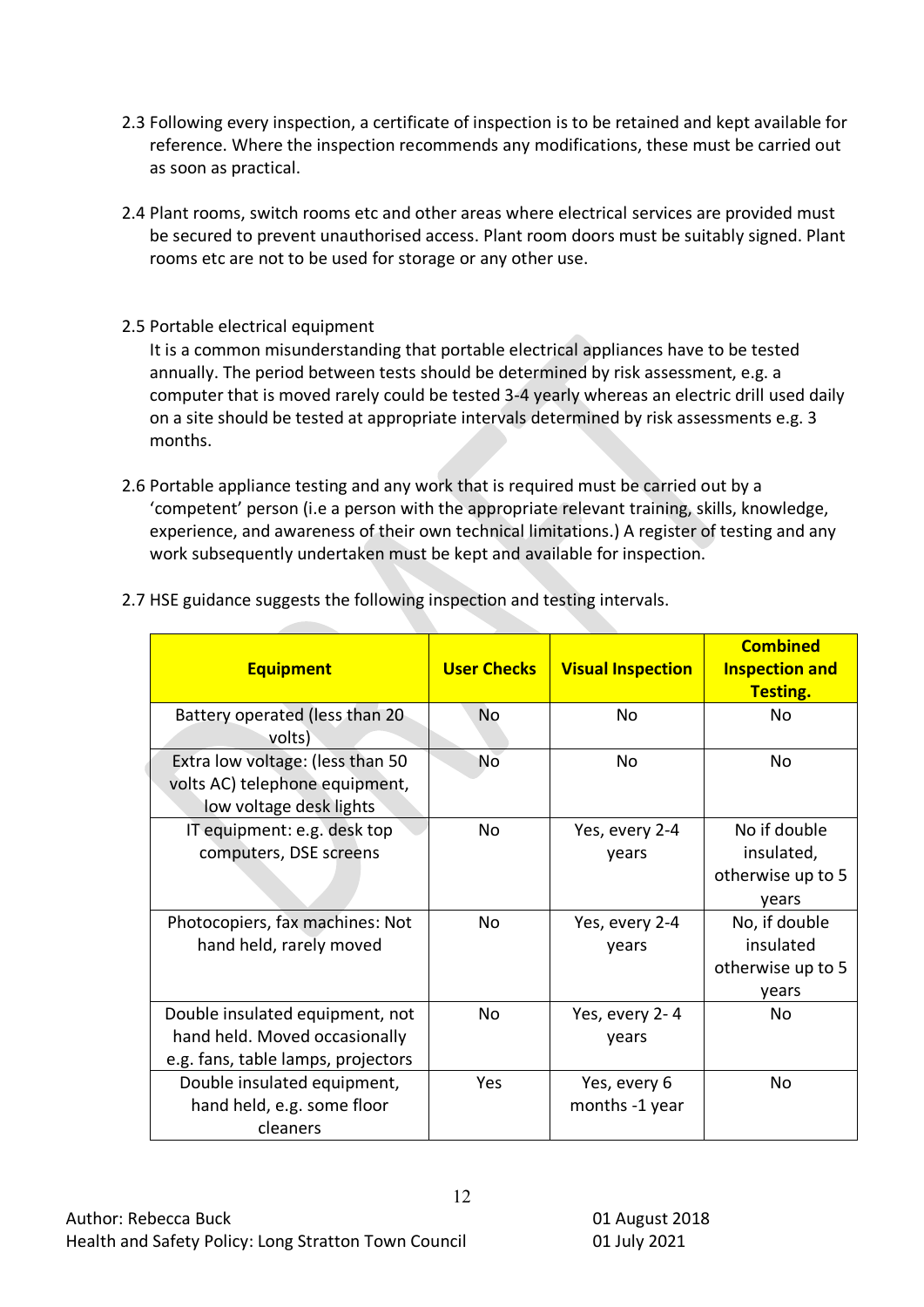| Earthed equipment (Class 1): e.g. | Yes | Yes, every 6     | Yes, every $1 - 2$ |
|-----------------------------------|-----|------------------|--------------------|
| electric kettles, some floor      |     | months-1 year    | years              |
| cleaners                          |     |                  |                    |
| Cables (leads) and plugs          | Yes | Yes, every 6     | Yes, Every 1-5     |
| connected to the above.           |     | months-4 years   | years depending    |
| Extensions leads (mains voltage)  |     | depending on the | on the type of     |
|                                   |     | type of          | equipment          |
|                                   |     | equipment it is  | connected to.      |
|                                   |     | connected to.    |                    |
| Hand tools                        | Yes | Before use       | Every 3 months.    |

- 2.8 In addition to routine inspection and testing, further tests must be carried out where there is any reason to suspect the equipment may be faulty. The equipment must be labelled as faulty and immobilised (e.g. remove the plug) until it is certified to be safe.
- 2.9 For further information refer to Code of Guidance for Portable Appliances.

#### **3.0 Gas, Solid Fuel and Mechanical Installations**

3.1 Gas – All installations including appliances must be inspected by a 'GAS safe' approved contractor at least annually.

Work or repair on gas supply or appliances cannot be undertaken by any person who is not included on the Gas Safe Register.

The Gas Safe Register replaced CORGI gas registration in Great Britain on 1<sup>st</sup> April 2009. It is the official industry stamp for gas safety.

The HSE, which is responsible for regulating gas safety in Great Britain, oversee the Gas Safety Register.

- 3.2 Solid Fuel All installations and appliances should be inspected annually by a Solid Fuel Advisory Service approved organisation. Chimneys and flues must be cleaned regularly by a competent person and all air bricks and vents kept clear.
- 3.3 Boilers Boilers must be inspected annually, whether electric gas or solid fuel, and should be annually maintained. Boiler rooms must not be used for storage (however temporary) of combustible materials, and all air ventilation ports kept clear.
- 3.4 Local Exhaust Ventilation (LEV) This is usually found in woodworking areas, vehicle depots, kitchens etc. Staff must always carry out visual inspections before use. LEV equipment must serviced/ maintained regularly in accordance with manufacturer guidelines.

Local exhaust ventilation systems must be subject to thorough examination and testing at intervals determined through risk assessment but not exceeding every 14 months. An independent annual inspection of such equipment is undertaken by the Council's insurance engineers, which satisfies the above requirement.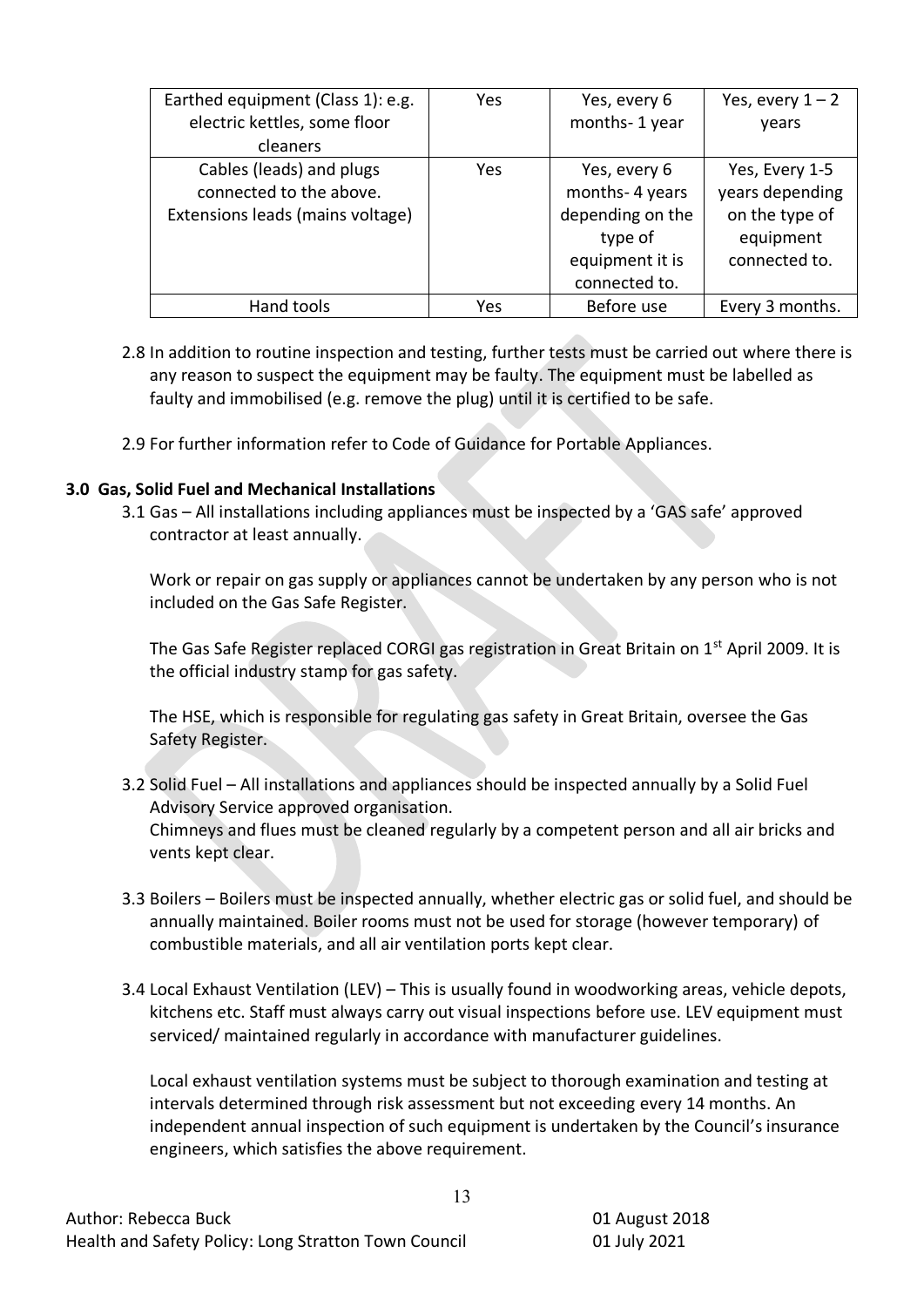- 3.5 Pressure vessels and air receivers must be service regularly in accordance with manufacturer guidelines and must be subject to a written examination scheme, the nature and frequency of which is to be determined by a competent person. An independent annual inspection of such equipment in undertaken by the Council's Insurance Engineers, which satisfies the above requirement
- 3.6 Hydraulic systems i.e rams, compactors must be serviced regularly in accordance with manufacturer guidelines.
- 3.7 Roller shutter and powered doors

Risk assessments must be carried out in respect of roller shutter and powered doors to assess their suitability and operation. Manufacturers operating instructions must be followed and appropriate servicing and maintenance must be carried out by competent contractors. Regular checks on the doors and operating mechanisms must be carried out by a suitably trained employee. Records of checks, servicing and maintenance must be kept in the Premises File. Employees who operate such doors must have suitable training to do so.

- 3.8 For further information refer to the Code of Guidance for Roller Shutter Doors.
- 3.9 Records of servicing, maintenance and independent inspection for any type of mechanical, electrical or gas equipment or plant, must be kept.

## **4.0 Fire Safety**

4.1 All Council owned buildings and buildings where employees work must have a fire risk assessment undertaken by a 'competent person.'

For Council owned buildings this is undertaken by competent external contractors or in house staff. This assessment:

- Should be used as a basis for informing and/ or improving fire safety management systems
- Must be reviewed annually by a competent person.
- A full risk assessment will need to be carried out every 3 years, by the original competent contractor/ person. (In some cases, the 3 yearly Harris review should be more frequent.)
- 4.2 Emergency evacuation procedures An emergency evacuation procedure Personal, Emergency Evacuation plans for employees with a disability and frequent visitors with disabilities and standard evacuation for other building users with a disability should be put into place in every building. Unannounced, practise evacuations should under taken at least twice per year, unless other specific arrangements are in place for the building. The evacuation should be monitored by Fire Wardens and each evacuation reviewed to identify any issues and areas for improvement. The evacuations should be staggered to ensure that all users of the building are conversant with the procedures, including cleaners, evening classes etc. A records of all evacuations (planned or accidental) should be kept in the fire log.
- 4.3 Fire alarms should be subject to the following programme of testing:-
	- 4.3.1 Weekly Visual inspection, operate one call point or sensor (on a rota system to ensure a different call point is tested on each occasion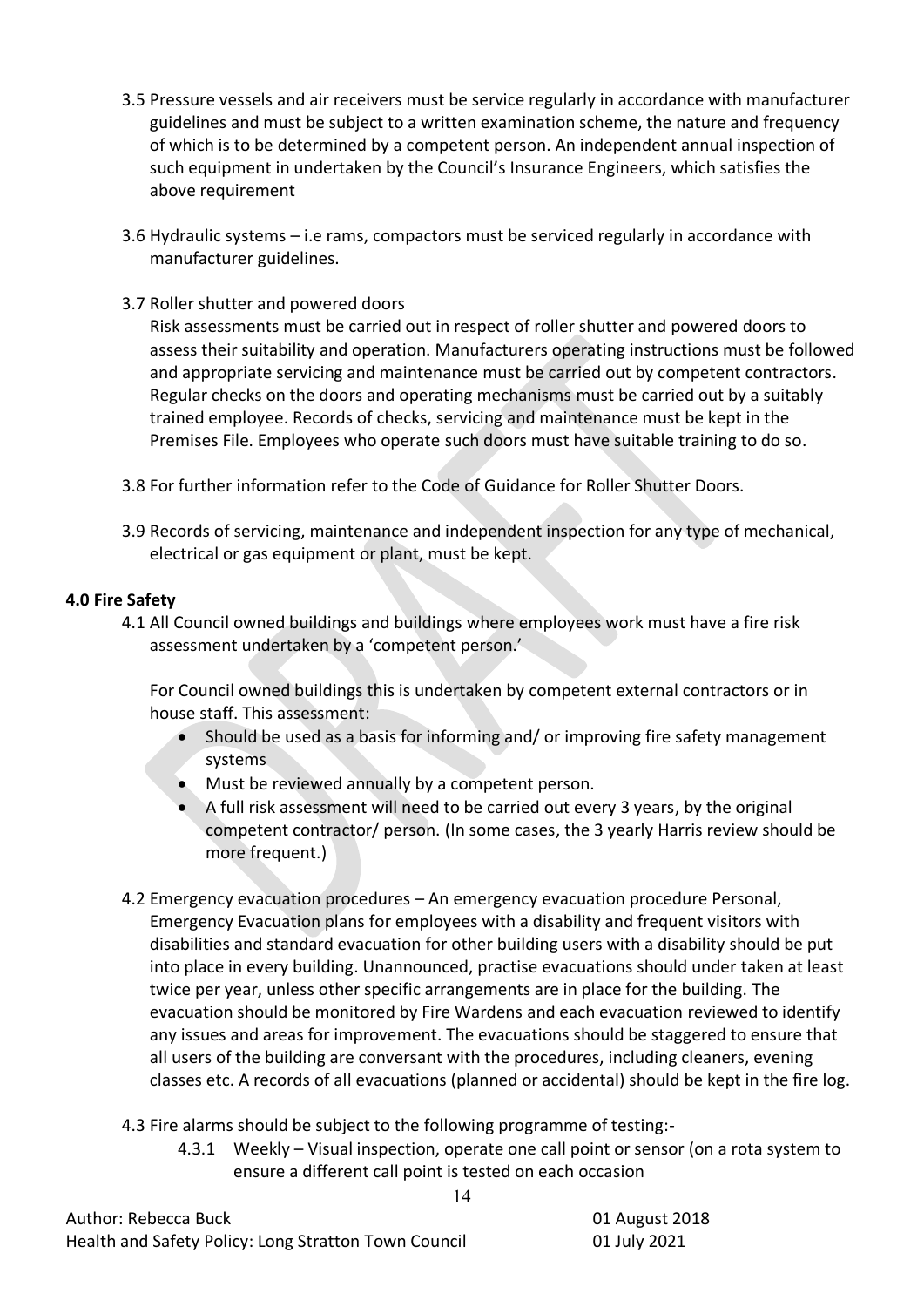- 4.3.2 Quarterly visual inspection, operate once call point or sensor in each zone and test batteries.
- 4.3.3 Annually Operate all call points and sensors. Clean all sensors.

A competent maintenance contractor must carry out regular servicing and inspection of the whole fire alarm system.

- 4.4 Firefighting equipment portable and fixed must be easily accessible, must be clearly identified and must have instructions for use. Equipment should be located on fire escape routes or in areas of higher risks e.g. kitchens.
- 4.5 A competent person should inspect fire extinguishers at least once a year. A label must be attached to each extinguisher showing when it was last inspected and refilled.
- 4.6 In addition to the yearly service, extinguishers should be checked at least once a month for general signs of damage and use. They should also be checked to ensure that they are in the correct location, not obstructed and not used to prop open doors etc.
- 4.7 Once an extinguisher has been used, it should be withdrawn from service until it has been refilled or replaced by a full extinguisher.
- 4.8 All fixed firefighting equipment e.g. hoses, hydrants, dry and wet risers and sprinkler systems, must be tested annually by a competent person and records of testing kept and made available for inspection.
- 4.9 Emergency lighting should be subject to the following programme of testing:
	- 4.9.1 Self-contained batteries.
		- 4.9.1.1 Monthly Carry out a test on each light to ensure that the light operates correctly. The test period should be as short as possible to avoid discharging the batteries. It should under no circumstances exceed one quarter of the rated duration of light.
		- 4.9.1.2 Six monthly 3 hour rated, 1 hour test to ensure all lights operate and all indicators operate when power is restored. 1 hour rated: 15 minutes tests to ensure that all lights operate, and all indicators operate when power is restored.
		- 4.9.1.3 Annually Test each light for full duration, where the batteries are over 3 years old. If the batteries are less that 3 years old, carry out 6 monthly checks.
	- 4.9.2 Central Battery Systems
		- 4.9.2.1 Monthly By simulation of a power supply failure energise the central battery system. The test period should be as short as possible to avoid discharging the batteries. It should under no circumstances exceed one quarter of the rated duration of light.
		- 4.9.2.2 Six monthly 1 hour rated: 15 minute tests to ensure that all lights operate and all indicators operate when the power is restored.

15

4.9.2.3 Three yearly – Carry out a full duration test. Carry out during a period when the building is shut to the public and staff and will allow sufficient time for the batteries to recharge before the building is reopened to the public.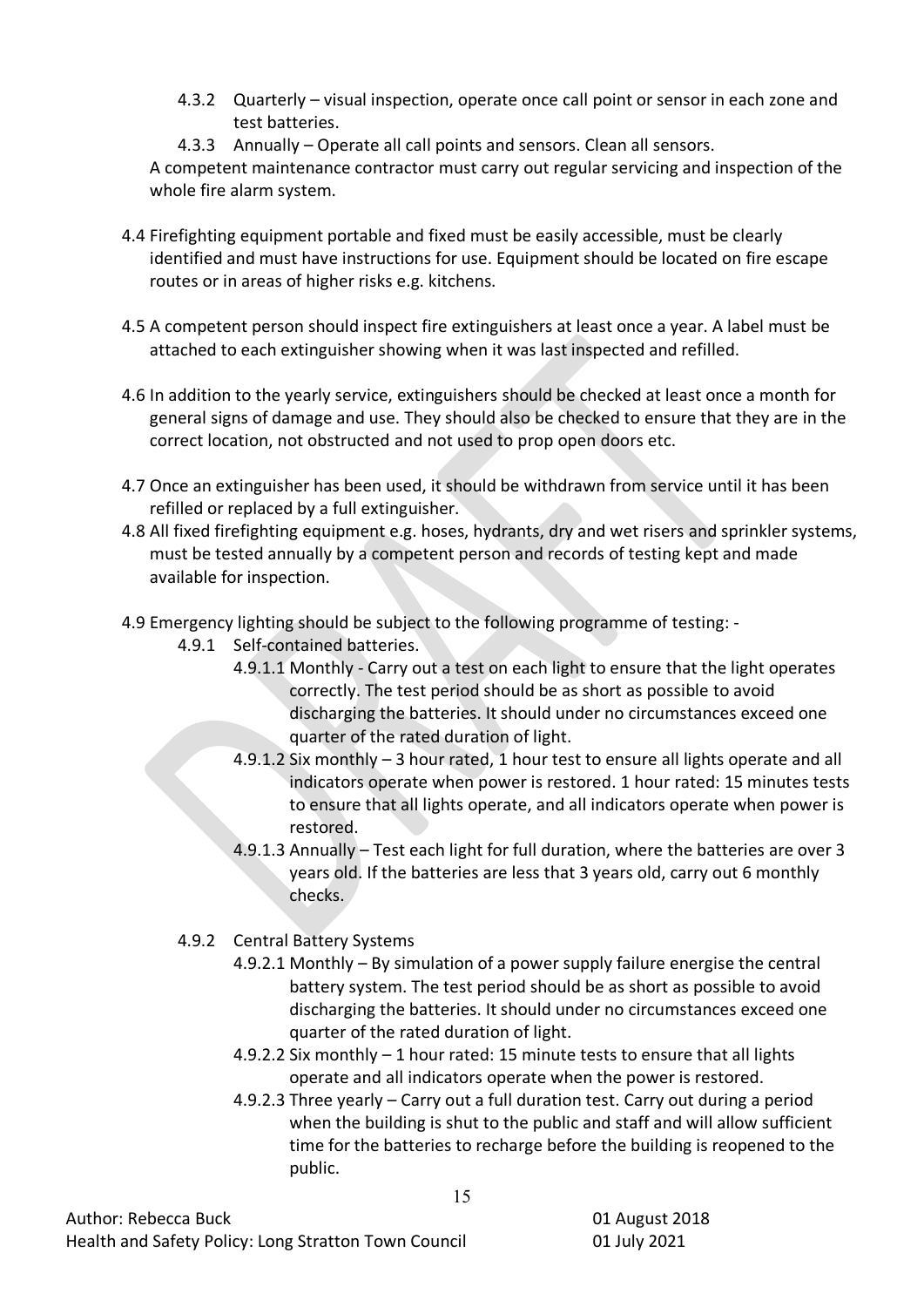- 4.10 All testing records should be recorded in an appropriate log book which is kept on site.
- 4.11 For further information please refer to the codes of silence.

#### **5.0 Legionella**

- 5.1 All Council buildings have been risk assessed in respect of the management of legionella by an external consultant and a copy of the risk assessment should be kept on site.
- 5.2 Suitable records of monitoring and other precautions to reduce the risk of legionella should be kept and available for inspection. Records must be kept for at least 5 years.
- 5.3 Legionella risk assessments must be reviewed every 2 years, or more frequently, if there are any alterations to the water system. The risk assessment should also be reviewed whenever there is reason to believe the last assessment is no longer valid e.g. changes to plant, water systems or its use, changes in use of the building, new information is available about risks or control measures or results of checks indicate that control measures are no longer effective.
- 5.4 For more information refer to the Code of Guidance for Legionella.

#### **6.0 General work place environment/ conditions.**

- 6.1 Minimum standards for the working environment, work place facilities, general safety and housekeeping are specified in the Workplace (Health, Safety and Welfare) Regulations 1992.
- 6.2 Managers of buildings should ensure these standards are checked as appropriate. It is good practice for formal hazard spotting tours to be conducted on a regular basis.

#### **7.0 Access Equipment**

- 7.1 Any work at height must be risk assessed and undertaken safely.
- 7.2 Ladders/ Steps, should only be used for gaining access to higher areas or for undertaking light work if short duration i.e. less than 15 minutes. If working from a ladder it must either be tied or footed and it must be possible for the user to maintain 3 points of contact whilst the work is being undertaken.
- 7.3 All ladders and steps must conform to BS1129 (wooden ladders)/BSEN131 (metal, fibreglass, carbon fibre composite and wooden ladders) and be either Class 1 – heavy duty or Class 2 equivalent – light industrial/ medium duty.
- 7.4 Class 3 Domestic quality ladders or steps are not suitable in any work environment.
- 7.5 All ladders/ steps should be individually identifiable and included on a register and formally inspected (for defects, damage and wear etc.). A record must be kept of the inspection. The period of inspection should be identified as part of a risk assessment.
- 7.6 Tower Scaffolds these should only be erected/ taken down by competent trained people to Pre Fabricated Aluminium Scaffold Manufacturer's Association (PASMA) standard.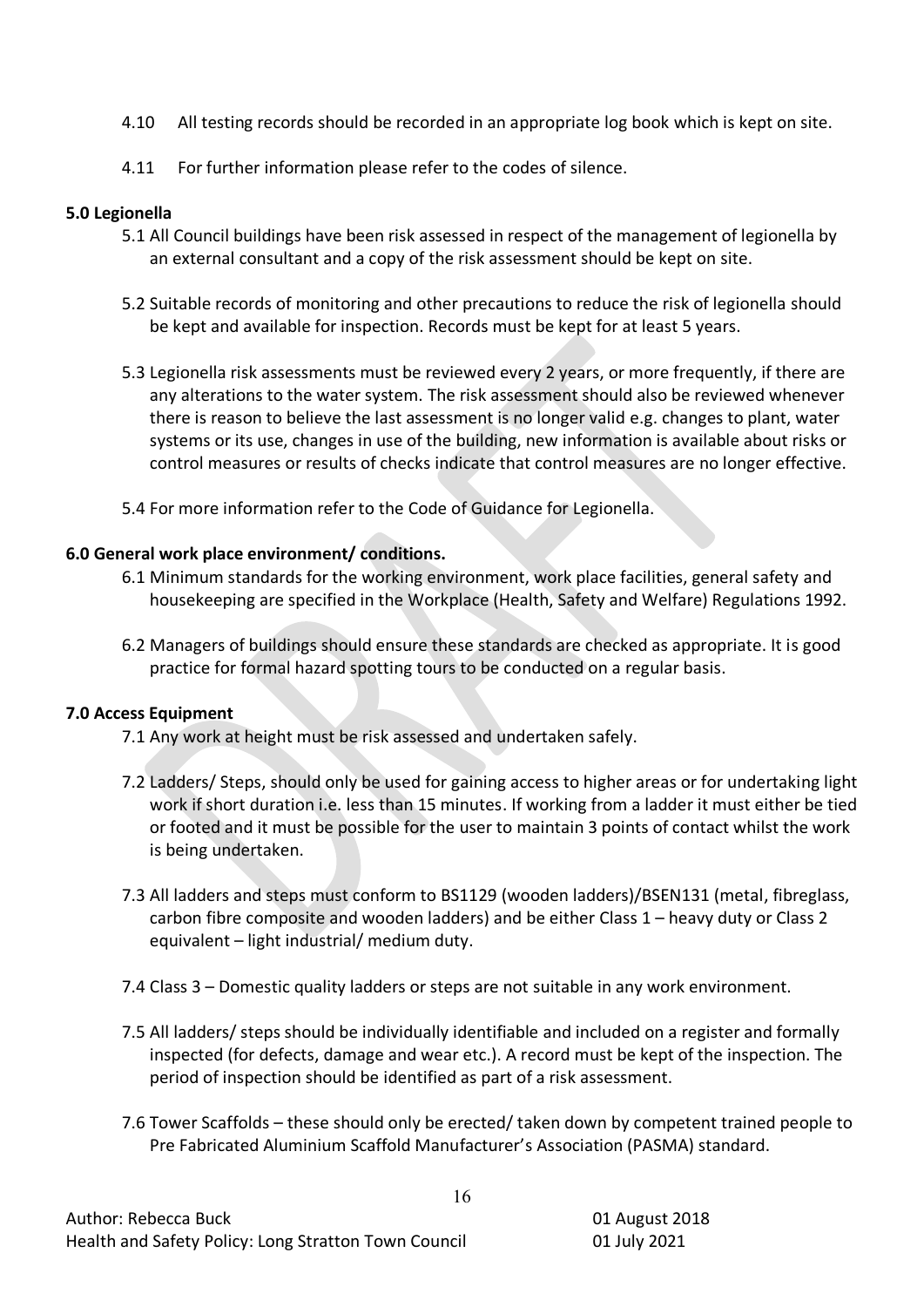- 7.7 Tower scaffolds must be inspected by a competent person prior to use and then every 7 days. These inspections must be recorded.
- 7.8 Independent scaffolds should only be erected by competent scaffolding companies which are detailed in the Corporate Suppliers Directory. A hand over certificate must be provided by the scaffold company prior to anyone working on it. Scaffolds must be inspected every 7 days and following adverse weather or any other event which could have compromised the safety of the structure, these inspections must be recorded. Care must be taken to prevent unauthorised access onto the scaffold.
- 7.9 Mobile elevating work platforms (MEWP's) are a very effective way to gain access, however, staff that have to use MEWP's must be trained to use the model of MEWP being operated.
- 7.10 Fall arrest eye bolts, used usually for attaching harnesses for inspection or window cleaning, must be inspected and rested as detailed by the manufacturer or supplier of the equipment. Harnesses must be visually inspected prior to each and use and inspected every 6 months by a competent person and the inspection recorded.
- 7.11 For further information refer to Codes of Guidance.

# **8.0 Plant and Equipment**

- 8.1 All plant and equipment owned, leased or hired must be fit for the purpose intended. Consideration should be given prior to purchase to issues such as weight, vibration, noise to ensure the equipment being specified is the most suitable for the intended task.
- 8.2 Staff should be trained to use each piece of plant or equipment correctly, including inspecting, maintenance and reporting defects. A written record of the training should be provided.
- 8.3 All items of plant or equipment should be included on a register and subject to a programmed schedule of inspection by a competent person.
- 8.4 For further information please refer to the Code of Guidance.

## **9.0 Contractors**

- 9.1 The term contractor applies to all individuals or companies authorised by the Council to carry out work for payments e.g. window cleaners, furniture suppliers, builders, caterers, grounds maintenance contractors etc.
- 9.2 Managers commissioning contracts must ensure that the contractor selected is competent to undertake the work and has been effectively risk assessed to ensure a safe method of working.
- 9.3 In respect of refurbishment and construction work, the Construction (Design and Management (CDM) Regulations 2007 may apply. The Health & Safety File (if required), should be handed over on completion of work to which these regulations apply and should kept with the Premises File. It will detail some of the maintenance and other requirements relating to the specific building.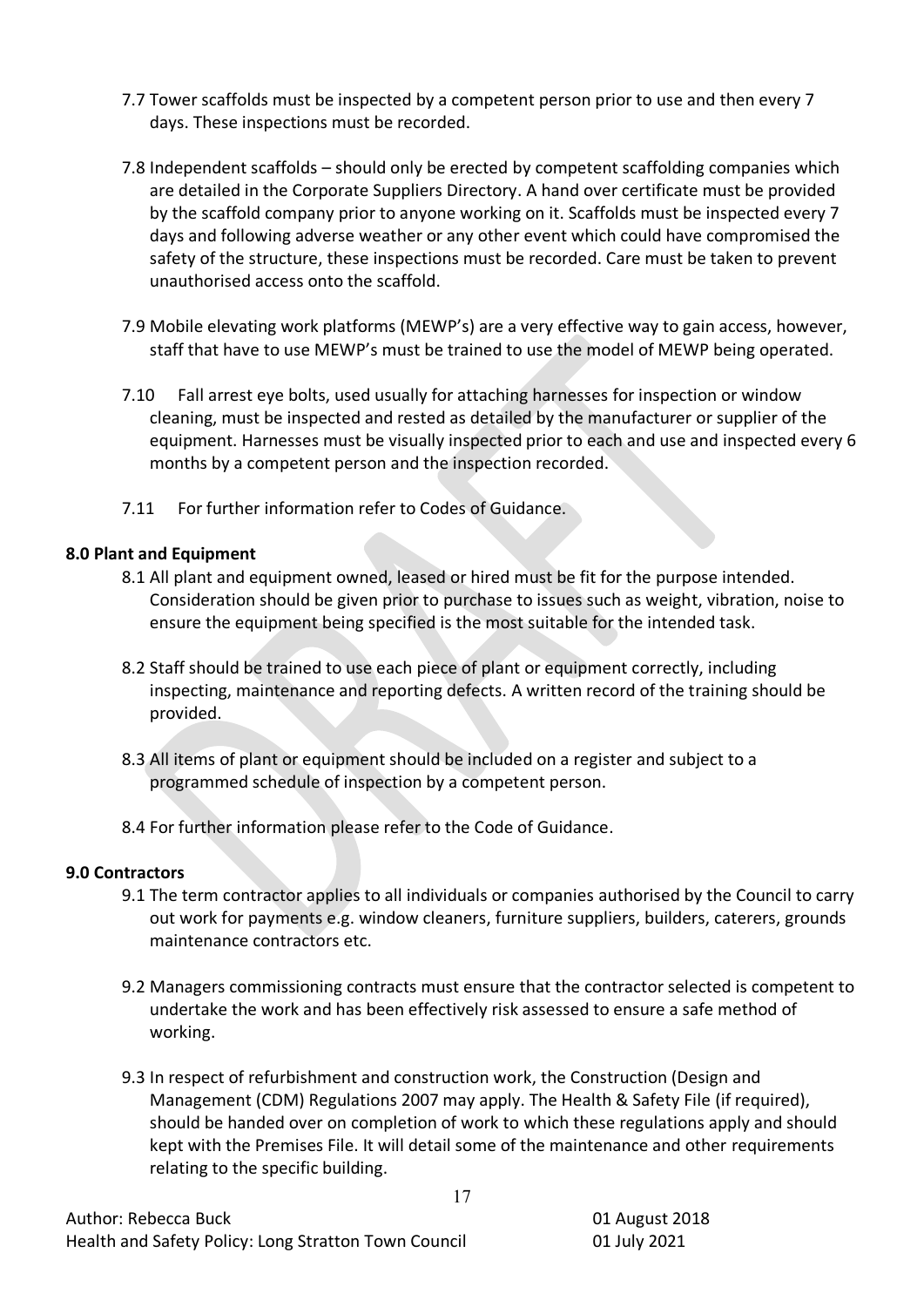#### **10.0 Security**

- 10.1 Security systems should provide a safe working environment for staff without introducing hazards for visitors.
- 10.2 External lighting should provide enough light to provide safe access and egress during hours of darkness
- 10.3 Access routes for visitors should be clearly identified it ensure that they do not have to wander to find the entrance to a building.
- 10.4 Access to visitors into buildings should be controlled to ensure that their presence is recorded and that they are adequately supervised until they leave. Hirers of the building will need to ensure they are aware of the Council's policy and will sign to say that they will abide by the rules of hire which will include health and safety. Council buildings will be checked after every use by a member of the public.

## **11.0 Traffic Management**

- 11.1 Under the requirements of the Workplace ( Health, Safety & Welfare) Regulations 1992, workplaces need to be organised in such a way that pedestrians and vehicles can circulate in a safe manner. For some workplaces this may be straightforward e.g. a site where no vehicles can enter, however, in many workplaces a range of traffic management hazards may be presented which could lead to risks of pedestrians and vehicles coming together.
- 11.2 The nature of the hazards for each workplace and their corresponding control measures need to be identified and recorded within a risk assessment. The risk assessment for each workplace would include factors like the site layout , internal traffic routes and their condition, signs and road markings, the people who may be present and the type of vehicles and the speed and directions in which they travel. It is considered good practice for the risk assessment to include a schematic overhead plan of the site showing internal layouts and the control measures that have been implemented e.g. road markings, signs, crossing points.

Further information is available from the Health and Safety Executive Information leaflet titled 'Workplace Transport Safety' ref INDG199 (rev1). <http://www.hse.gov.uk/pubns/indg199.pdf>

Further information Health and Safety Website [www.hse.gov.uk](http://www.hse.gov.uk/)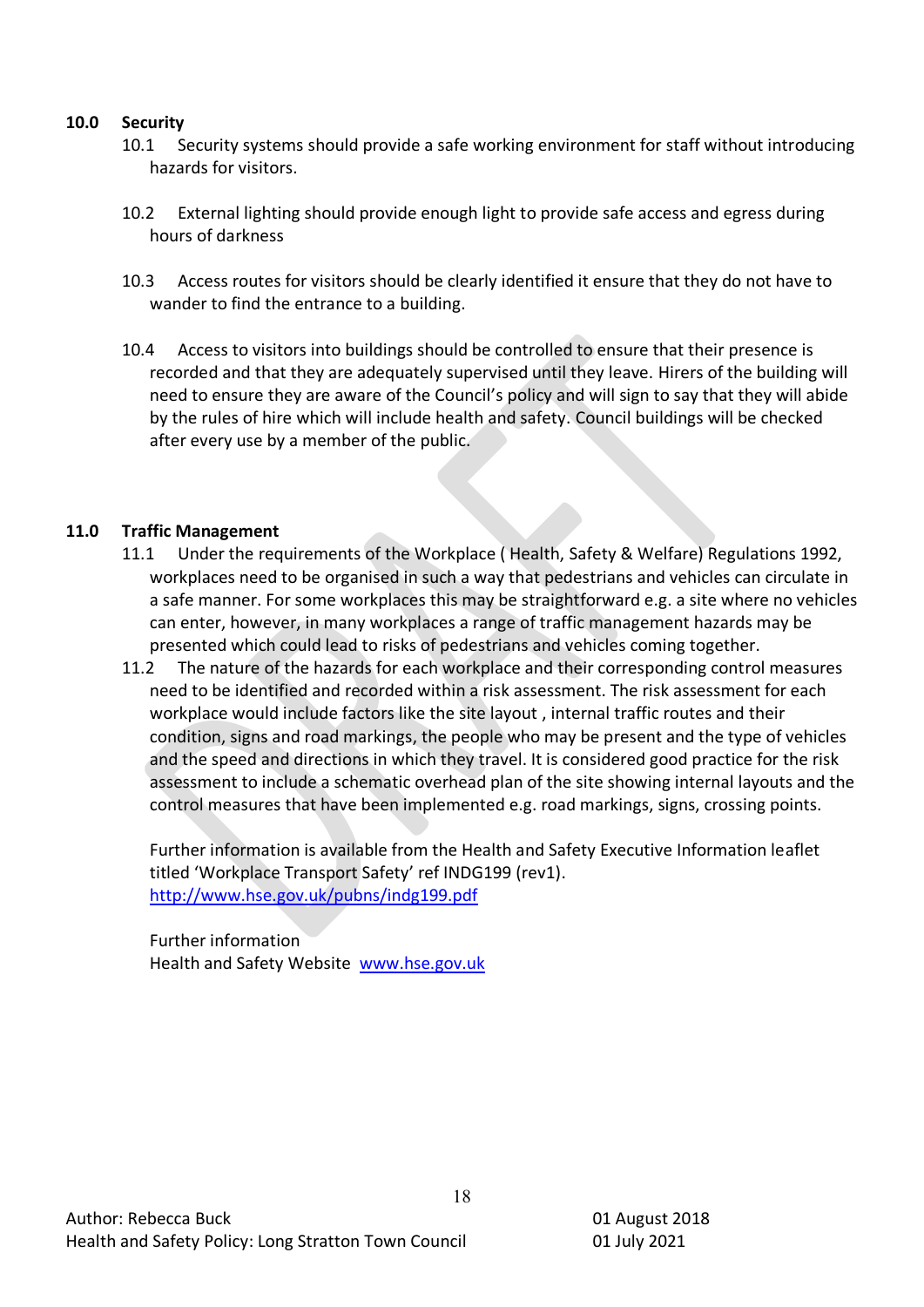# **Long Stratton Council**

# **Code of Guidance**

# **Accident reporting**

(Including specified dangerous occurrences and specified diseases)

All accidents, or dangerous occurrences, **at work**, must be reported and recorded on the appropriate documentation and must be investigated by the line managers. Some accidents, dangerous occurrences and diseases also need to be reported to the Health and Safety Executive (HSE) via the Incident Contact Centre.

The purpose of this Code or Guidance is to detail the procedures that must be followed after an accident or dangerous occurrence has occurred.

This Code of Guidance addresses the following:-

- 1. Accidents to employees
- 2. Accidents to agency employees
- 3. Accidents to members of the public/ service users/ volunteers/ persons working for no payment etc.

- 4. RIDDOR Reporting incidents to the Health and Safety Executive (HSE)
- 5. Summary of accident reporting procedures.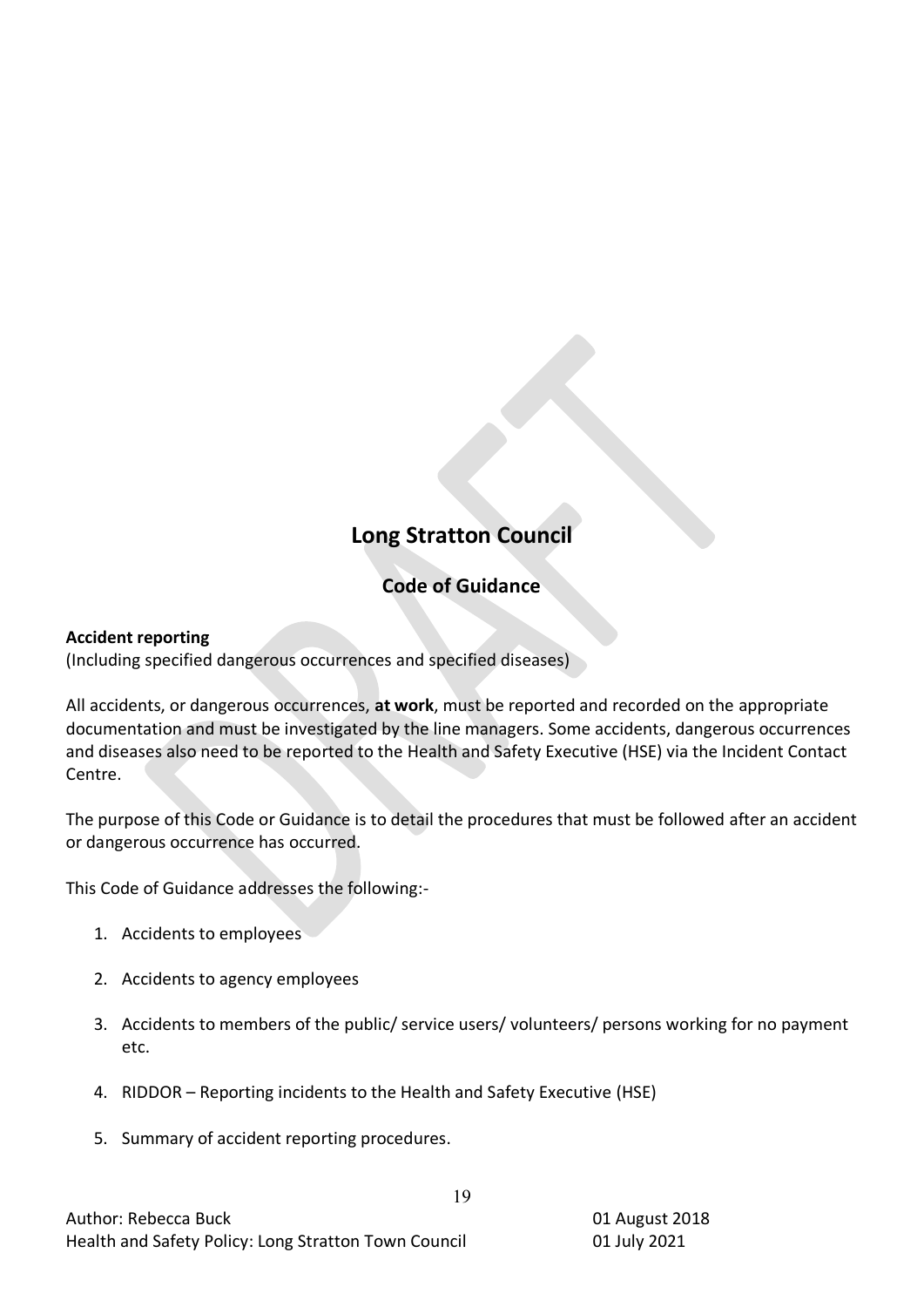- 6. Other incidents that need to be reported to the HSE
- 7. Management responsibilities
- Appendix A Definition of 'Specified Injury'
- Appendix B Dangerous Occurrences
- Appendix C Examples of types of accidents to the public that may be RIDDOR reportable

#### 1. Accidents to employees

All employee accidents, however caused, even if no one is injured, must be recorded.

In certain circumstances some work related accidents may need to be reported to the HSE. Refer to the section on RIDDOR below.

2. Accidents to agency employees

Accidents to emergency employees should also be recorded in the same manner as for Council employees.

Where an agency employee suffers a specified injury the Directorate/ Service Area must report the incident to the HSE in the same manner as for a council employee. The Employing agency must also be advised. Please refer to RIDDOR 1.3 below.

3. Accidents to members of the public/ service users/ volunteers/ persons working for no payment etc.

All accidents to service users/ the public relating to work activities or caused by the work environment must be recorded. The originals must be retained by the Directorate/ Service Area. A copy of the completed form should be forwarded to the Health and Safety advisor of the Directorate/ Service Area as soon as possible. These copies will be used for auditing purposes and will not be stored or retained.

In certain circumstances some accidents may need to be reported to the HSE. Refer to section 1.3 RIDDOR below.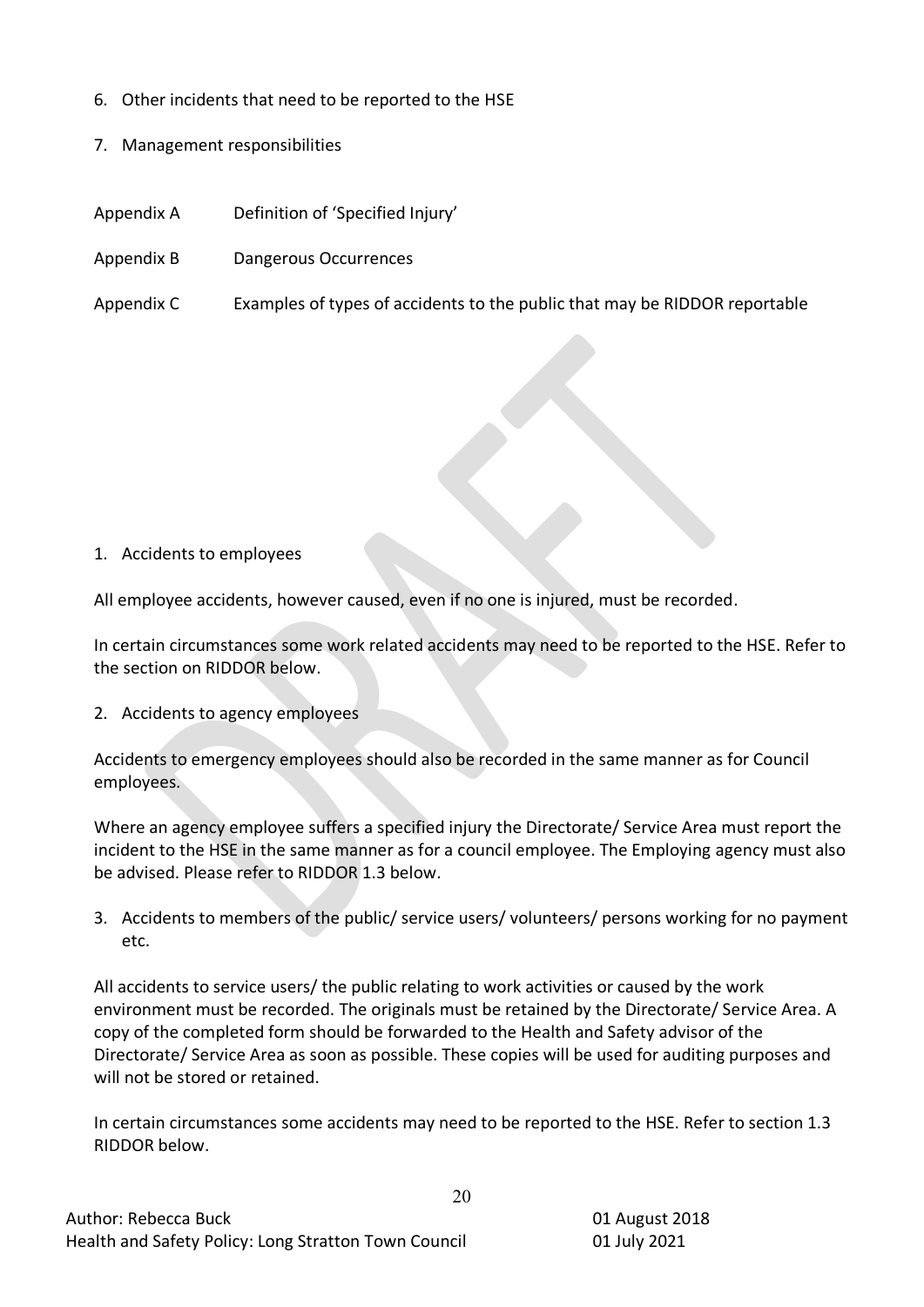# 4. RIDDOR

Specified incidents/ accidents have to be reported to the Health and Safety Executive (HSE), under the Reporting of Injuries, Diseases and Dangerous Occurrences Regulations 2013 (RIDDOR).

These include any fatality, specified injury or absence from work for more than 7 days as a result of an accident at work. Failure to report incidents can result in the HSE taking enforcement action against the Council or individual managers.

All RIDDOR reportable incidents must be reported online, within 15 days of the incident, but a telephone service is available for reporting fatal and specified injuries only.

Refer to the Health and Safety Intranet sire – RIDDOR Notification – for more details on the type of reporting required and a link to the online form for reporting injuries and absences as a result of accidents at work. Alternatively go to the HSE Internet site.

For detailed information on RIDDOR refer to  $-$  ' A guide to the Reporting of Injuries, Diseased and Dangerous Occurrences Regulations 2013' taken from the HSE Internet site.

| <b>Accident</b><br><b>Outcome</b>                                                       | <b>Description</b>                                                                                                                                                                                                                                                                  | <b>Report to</b>                                      | <b>RIDDOR Requirements</b>        |                                                                                                                 |
|-----------------------------------------------------------------------------------------|-------------------------------------------------------------------------------------------------------------------------------------------------------------------------------------------------------------------------------------------------------------------------------------|-------------------------------------------------------|-----------------------------------|-----------------------------------------------------------------------------------------------------------------|
| All work related<br>fatalities,<br>including<br>members of the<br>public                | Accidents resulting in<br>the death of any person<br>as a result of work<br>related activities                                                                                                                                                                                      | Immediately to<br>the Clerk and<br>Head<br>Groundsman | Reportable under<br><b>RIDDOR</b> | Report<br>immediately by<br>phone<br>The incident<br>contact centre will<br>return by email a<br>completed form |
| Specified<br>Injuries                                                                   | See Appendix A for the<br>description/definition<br>of these                                                                                                                                                                                                                        | Clerk                                                 | Reportable under<br><b>RIDDOR</b> | Report<br>immediately by<br>phone and<br>complete online<br>form                                                |
| Accidents to<br>employees<br>resulting in<br>more than 7<br>consecutive<br>days absence | An accident at work<br>incapacitating an<br>employee for more<br>than 7 consecutive<br>days, (excluding the<br>day of the accident but<br>including any days<br>which would not have<br>been working days, e.g.<br>an accident on<br>Thursday returning to<br>work on Friday of the | Follow<br>accident<br>reporting<br>procedure<br>21    | Reportable under<br><b>RIDDOR</b> | Complete online<br>form                                                                                         |

# 5. Summary of accident reporting procedures.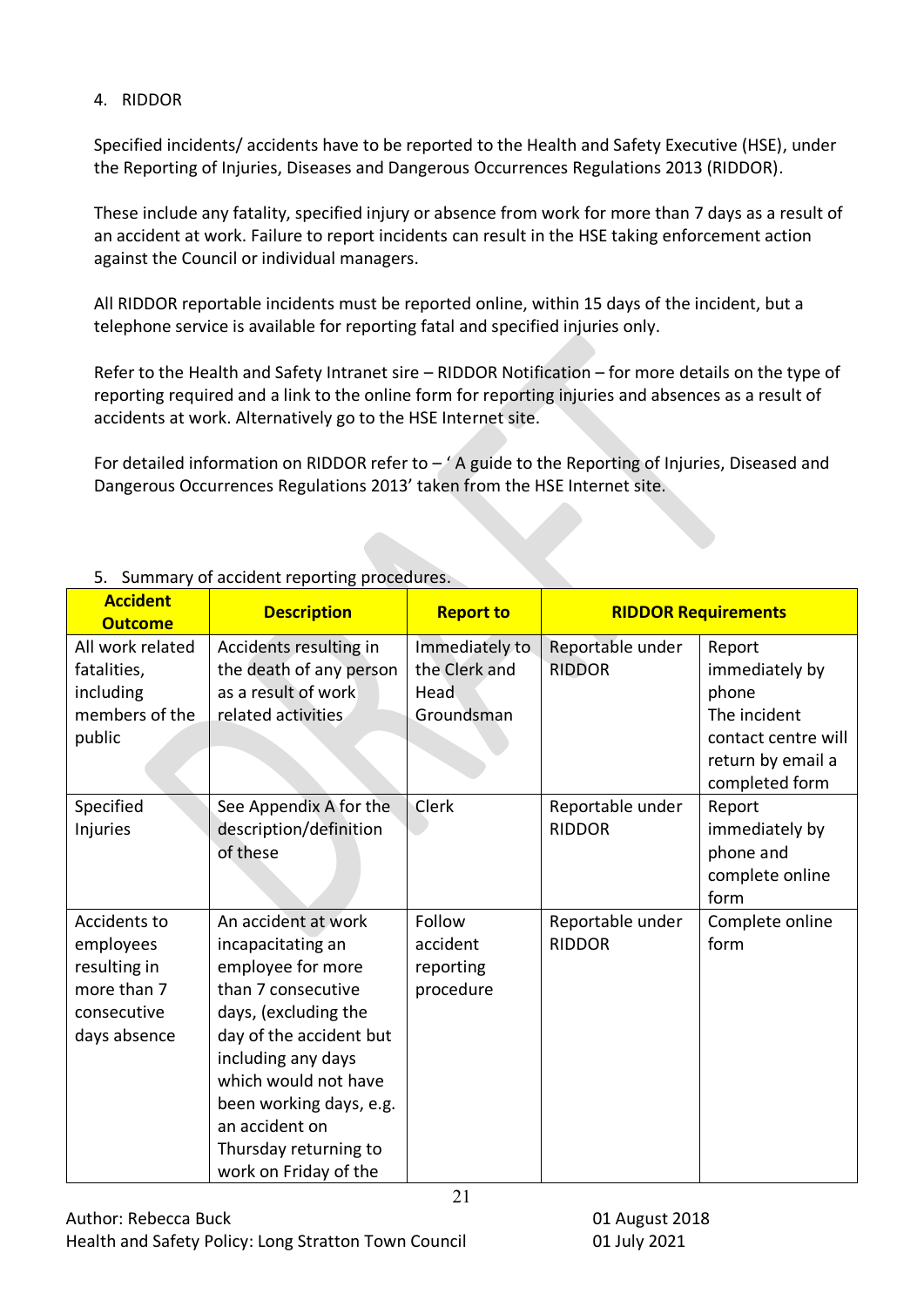|                                                                                      | following week would<br>be an absence for 7<br>days)                                                                                                                                                                                                                                           |                                              |                                   |                                                                                                                                 |
|--------------------------------------------------------------------------------------|------------------------------------------------------------------------------------------------------------------------------------------------------------------------------------------------------------------------------------------------------------------------------------------------|----------------------------------------------|-----------------------------------|---------------------------------------------------------------------------------------------------------------------------------|
| Accident to<br>service user/<br>member of the<br>public as<br>detailed in 3<br>above | If the injury is<br>associated with<br>someone who is not at<br>work (e.g. a member of<br>the public) and results<br>from a work related<br>accident and results in<br>them being taken to<br>hospital for treatment<br>in respect of that<br>injury. Public Accident<br>Examples - Appendix C | Clerk and Head<br>Groundsman                 | Reportable under<br><b>RIDDOR</b> | Report<br>immediately by<br>phone<br>The incident<br>contact centre will<br>return by email a<br>completed F2508<br>form to you |
|                                                                                      | Any injury to a person<br>not at work i.e. a<br>member of the public/<br>service user, including<br>school pupils, must be<br>recorded.                                                                                                                                                        | Follow<br>accident<br>recording<br>procedure |                                   |                                                                                                                                 |

**Incident contact centre Tel: 0845 300 9923**

**(Office hours between 08:30 – 17:00 hrs)** 

# **Out of office hours – Duty officer Tel: 0151 922 9235**

# **A copy of all completed F2508 online form must be forwarded, by , email to your Health & Safety Advisor**

6. Other incidents that need to be reported to the HSE

Certain dangerous occurrences and specified occupational diseases are reportable to the HSE under RIDDOR.

The dangerous occurrences listed in Appendix B fall under this category. Refer to the Health & Safety Internet site – RIDDOR Notification – for more details on the reporting required.

If a registered medical practitioner notifies the Council that an employee is suffering from a specified occupational disease and their work involves a specified activity, the appropriate RIDDOR on-line report (Form F2508A) must be completed. The specified diseases include:

22

- Carpel tunnel syndrome
- Severe cramp of the hand or forearm
- Occupational dermatitis
- Hand arm vibration syndrome
- Occupational asthma

Author: Rebecca Buck 01 August 2018 Health and Safety Policy: Long Stratton Town Council 01 July 2021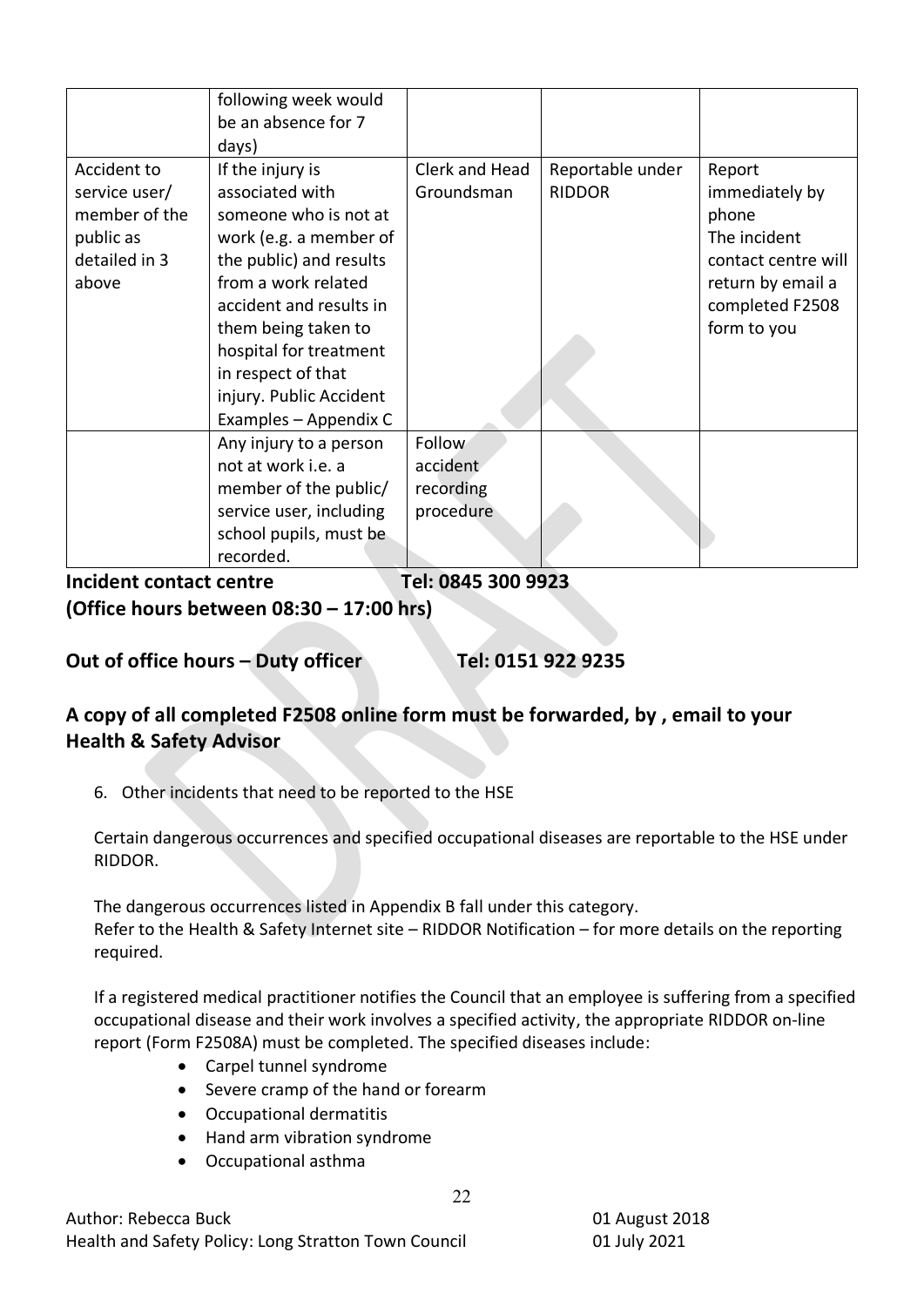- Tendonitis or tenosynovitis of the hand or forearm
- Any occupational cancer
- Any disease attributed to an occupational exposure to a biological agent

For further advice regarding reporting of dangerous occurrences or employee work related diseases contact your Health and Safety advisor or the Operational Manager – Health and Safety.

7. Management responsibilities

Sickness reporting following an accident at work.

Managers/ supervisors must as the employee when they make their first day of sickness absence whether that absence is due to an accident at work. If it is, then managers must ensure that an accident report is completed and if necessary comply with the appropriate reporting requirement as per item 5 above.

On being made aware of an accident managers must  $-$ 

- Ensure that, if applicable, the specified Council officer is notified, the Council reporting procedures are followed and the appropriate RIDDOR reporting requirement is implemented. Refer to item 5 above.
- If telephoning the incident contact centre to report a fatality or specified injury, note the date and time of notification, who took the message and the incident reference number. Forward a copy of the RIDDOR report that should be emailed by the incident contact centre to you as confirmation of notification to the Health & Safety advisor.
- Ensure, if appropriate that witness statements are completed by employees that witnessed the incident.
- Investigate as appropriate, the causes of the accident. If necessary interview the witness and record their statements
- Prepare reports on the incident, as appropriate, outlining the cause of the accident, the parts played by staff involved, training and maintenance records, whether risk assessments had been implemented, the appropriateness of work instructions etc. Outline your recommendations the action that should be taken to reduce the risk of a repeat of the accident/ incident.
- In respect of the Service user/ Public Accident Report Forms attach any statements or documentation to the completed forms and retain them for future use.
- Ensure that no employee makes any comment or written statement accepting liability for any accident by Long Stratton Council or an individual employee. Any correspondence received by an employee from a solicitor or body acting on behalf of a claimant should be forwarded, unanswered to the Clerk.
- Follow the standard administrative arrangements in respect of other processing of the accident report form.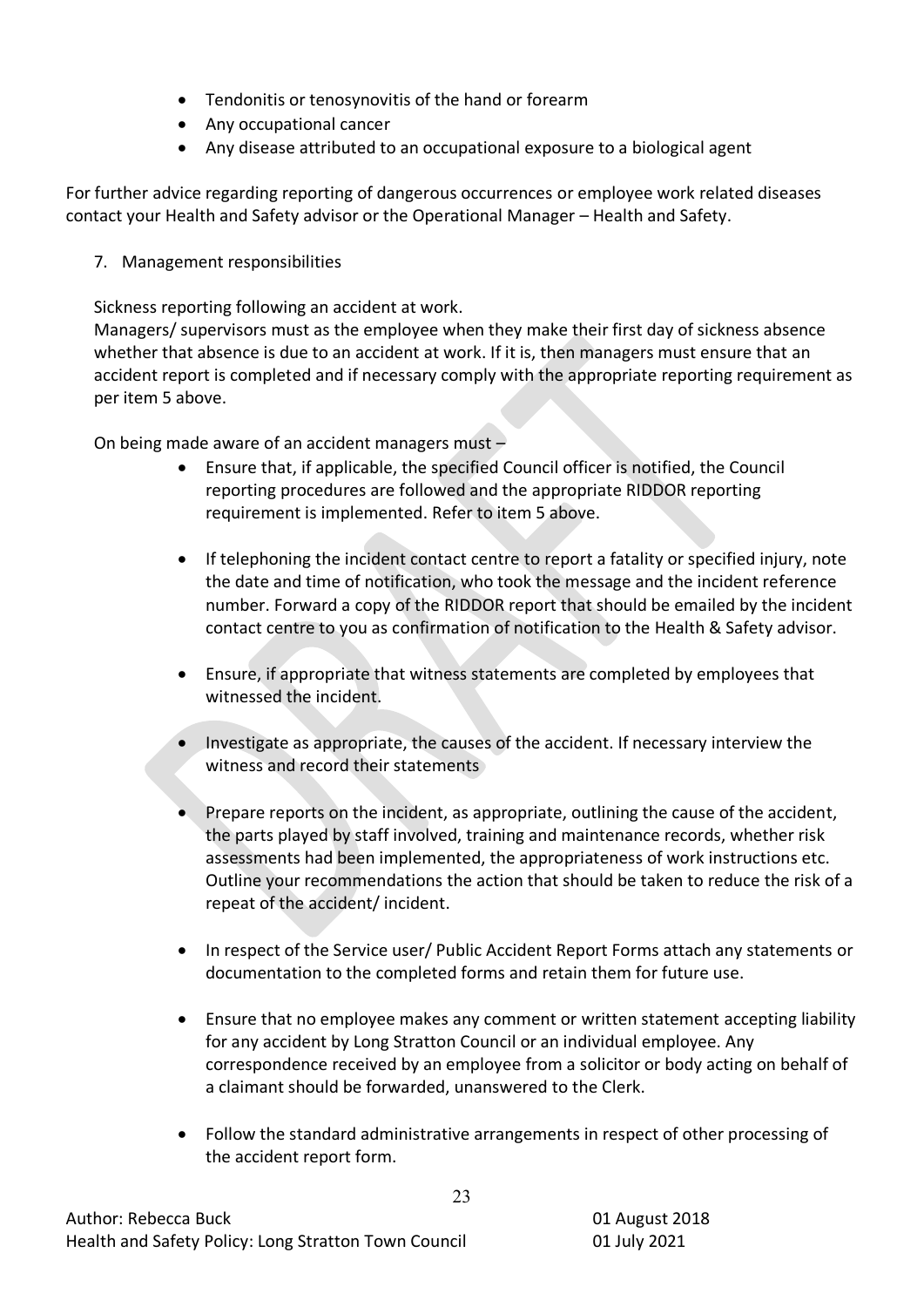#### **Appendix A**

## **DEFINITION OF SPECIFIED INJURIES**

Specified injuries include (regulation 4)

- A fracture, other than to fingers, thumbs and toes
- Amputation of an arm, hand, finger, thumb, leg, foot or toe
- Permanent loss of sight or reduction of sight
- Crush injuries leading to internal organ damage
- Serious burns covering more than 10% of the body, or damaging the eyes, respiratory system or other vital organs.
- Scalpings (separation of skin from the head) which require hospital treatment
- Unconsciousness caused by head injury or asphyxia
- Any other injury arising from working in an enclosed space, which leads to hypothermia, heat-induced illness or requires resuscitation or admittance to hospital for more than 24 hours.

In general reports are not require for death and injuries that result from road traffic accidents, unless the accident involved

- The loading or unloading of a vehicle
- Work alongside the road, e.g. construction or maintenance work
- The escape of a substance being conveyed by a vehicle
- A train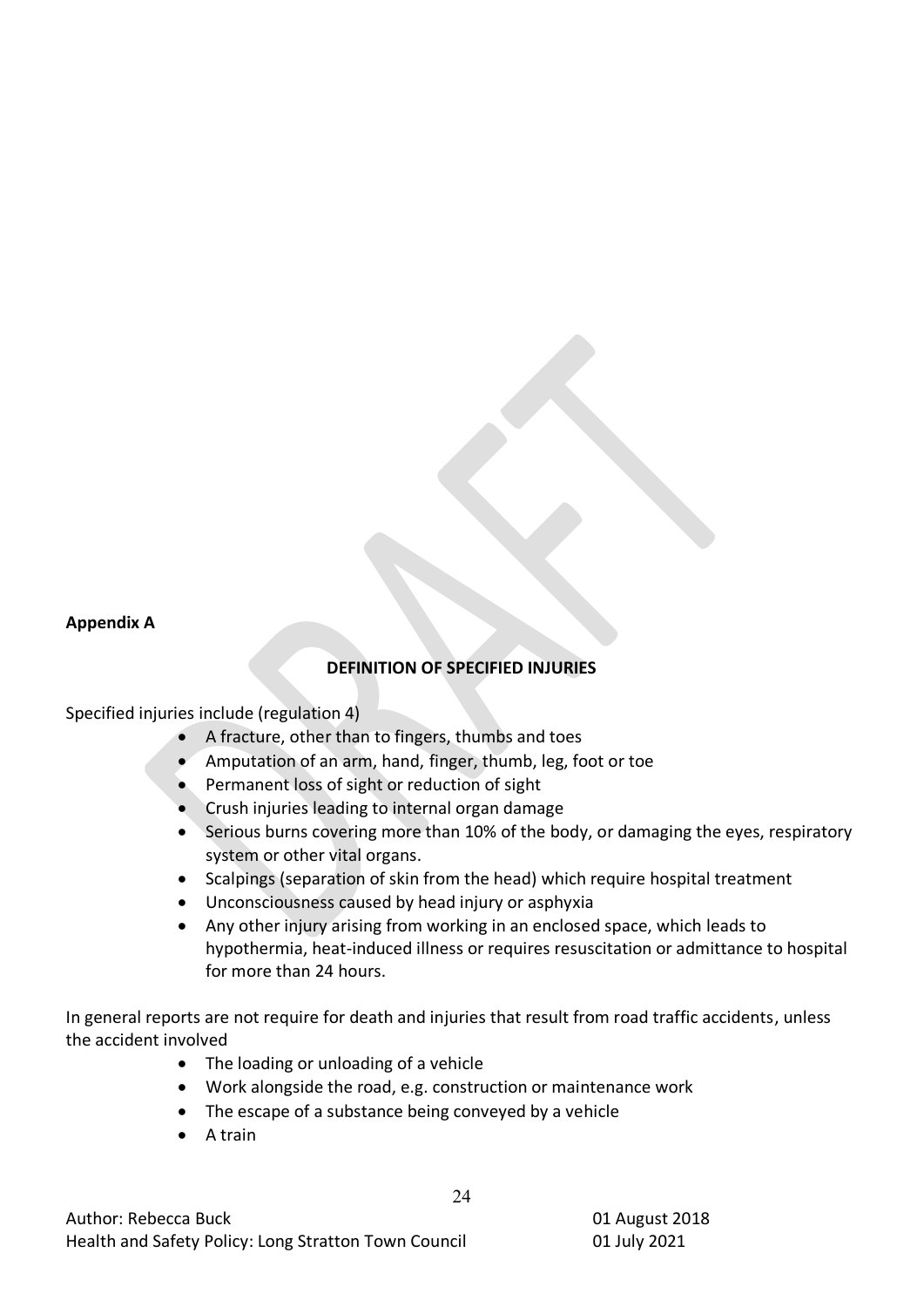#### **Appendix B**

# **DANGEROUS OCCURENCES**

Dangerous Occurrences are generally incidents that have the potential to cause serious harm to people, irrespective of whether anyone was actually injured on that occasion. Certain specified dangerous occurrences relating to the following are reportable to the HSE. The report must be made immediately by telephone following within 10 days by a report on form F2508:

This list summarises each of the dangerous occurrences.

- 1. Collapse, overturning or failure of load-bearing parts or lifts and lifting equipment other than an accessory for lifting
- 2. Explosion, collapse or bursting of any closed or pressure vessel or associated pipework and protective devices
- 3. Plant or equipment unintentionally coming into contact with overhead power lines in which the voltage exceeds 200 volts, or comes within close proximity of the same causing an electrical discharge
- 4. Electrical short circuit or overload causing fire or explosion which results in stoppage of the plant for than 24 hours or causes a significant risk of death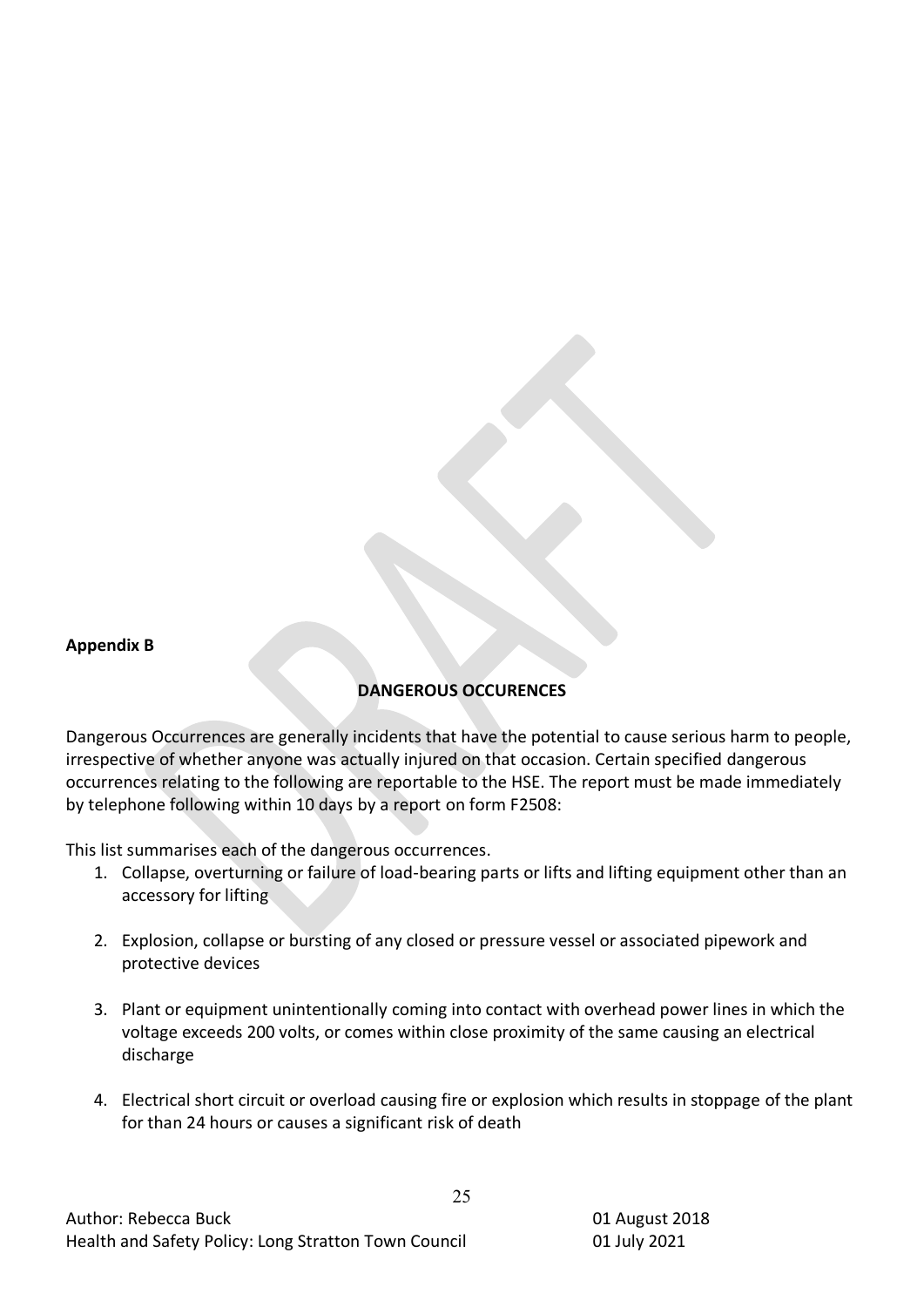- 5. Any unintentional explosion, misfire or ignition at a site where manufacture or storage of explosives requires a licence or registration, or explosion or ignition of explosives (excluding accidental discharge of a weapon) except where a fail safe device or safe system of work prevented an person being endangered.
- 6. Misfire of explosives except where a fail safe device or safe system of work prevented any person being endangered
- 7. Any explosion, discharge or intentional fire or ignition which causes an injury to any person requiring first aid or medical treatment, other than at a mine or quarry
- 8. Protection of material beyond the boundary of the site on which the explosives are being used or beyond the danger zone which caused or might have caused injury
- 9. The failure of shots to cause the intended extent of collapse or direction of fall of a structure in any demolition explosion
- 10. Accidental release of a biological agent likely to cause severe human infection or illness
- 11. Failure of industrial radiography or irradiation equipment to de-energise or return to its safe position after the intended exposure period
- 12. Malfunction of breathing apparatus while in use or during testing immediately before use, where the malfunction would have caused serious risk to the user.
- 13. Failure or damaging or endangering of diving equipment, or of a dive platform
- 14. The failure or endangering of any lifting equipment associated with a diving operation
- 15. The trapping of a diver
- 16. An explosion near a diver
- 17. An uncontrolled ascent or omitted decompression causing significant risk of personal injury to the diver
- 18. Collapse or partial collapse of a scaffold over 5 meters high, of any supporting part or slung or suspended scaffold causing the working platform to fall – whether or not it is in use, or collapse or partial collapse in circumstances where there could be a risk of drowning after a fall.
- 19. Unintended collision of a train with any vehicle
- 20. Dangerous occurrence at a well (other than a water well)
- 21. Any damage to, accidental or uncontrolled release from, or inrush, of anything into a pipeline, the failure of any isolation device associated equipment or system or failure of equipment involved with pipeline works, which could cause personal injury or involves the pipeline being shut down for more than 24 hours.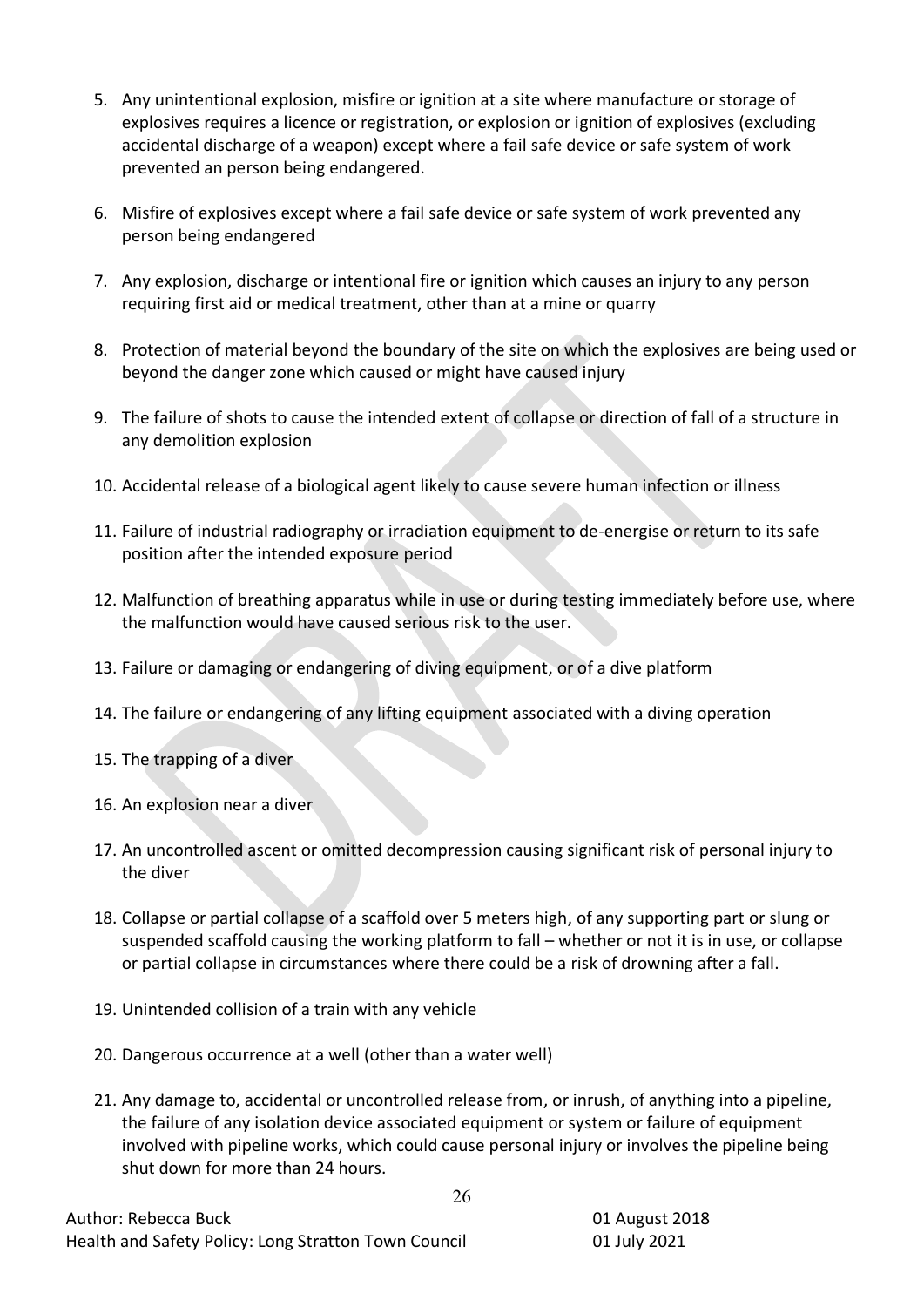- 22. The unintentional change in position of a pipeline, or in the subsoil or seabed in the vicinity which requires immediate attention to safeguard the pipeline's integrity or safety
- 23. The unintentional collapse or partial collapse of any structure which involves a fall of more than 5 tonnes of material, or any floor or wall of any place of work arising from, or in connection with, ongoing construction work (including demolition, refurbishment and maintenance) whether above or below the ground
- 24. The unintentional collapse or partial collapse of any falsework
- 25. Any unintentional explosion or fire in any plant or premises which results in the stoppage of that plant or suspension of normal work in those premises for more than 24 hours
- 26. The sudden, unintentional controlled release inside a building of:
	- a. 100kg or more of a flammable liquid
	- b. 10kg or more of a flammable liquid at a temperature above its normal boiling point
	- c. 10kg or more of a flammable gas in the open air
	- d. 500kg or more of a flammable gas
- 27. The unintentional release or escape of any substance which could cause personal injury to any person other than through combustion of flammable liquids or gas

*Note: additional categories of dangerous occurrences apply to mines, quarries, relevant transport systems (railways etc) and offshore workplaces.*

## **Exemptions**

There is no need to report a dangerous occurrence separately in circumstances where the HSE have already been notified of a reportable injury that is connected with the incident.

## **Appendix C**

| <b>Examples of Types of Accidents to the Public that may be RIDDOR reportable</b> |                                                                  |              |  |
|-----------------------------------------------------------------------------------|------------------------------------------------------------------|--------------|--|
| <b>Example</b>                                                                    | A member of the public tripped over a trailing cable and hurt    |              |  |
|                                                                                   | themselves badly. No ambulance called as a friend drove them     |              |  |
|                                                                                   | to hospital                                                      |              |  |
| Reportable under                                                                  | Yes. You must report cases where a person not at work is         | Reportable   |  |
| RIDDOR?                                                                           | injured due to an accident that arises out of or is connected to | under RIDDOR |  |
|                                                                                   | your work and us taken from your premises to a hospital, by      |              |  |
|                                                                                   | whatever means for treatment                                     |              |  |
| <b>Example</b>                                                                    | A person fainted and as a precaution they were taken to          |              |  |
|                                                                                   | hospital                                                         |              |  |
| Reportable under                                                                  | No. The injury must arise from an accident that arises out of or |              |  |
| RIDDOR?                                                                           | is connected to the work. This is not usually the case where     |              |  |
|                                                                                   | people have been taken ill.                                      |              |  |
| <b>Example</b>                                                                    | A member of the public had a serious injury but said they were   |              |  |
|                                                                                   | of and wouldn't go to hospital                                   |              |  |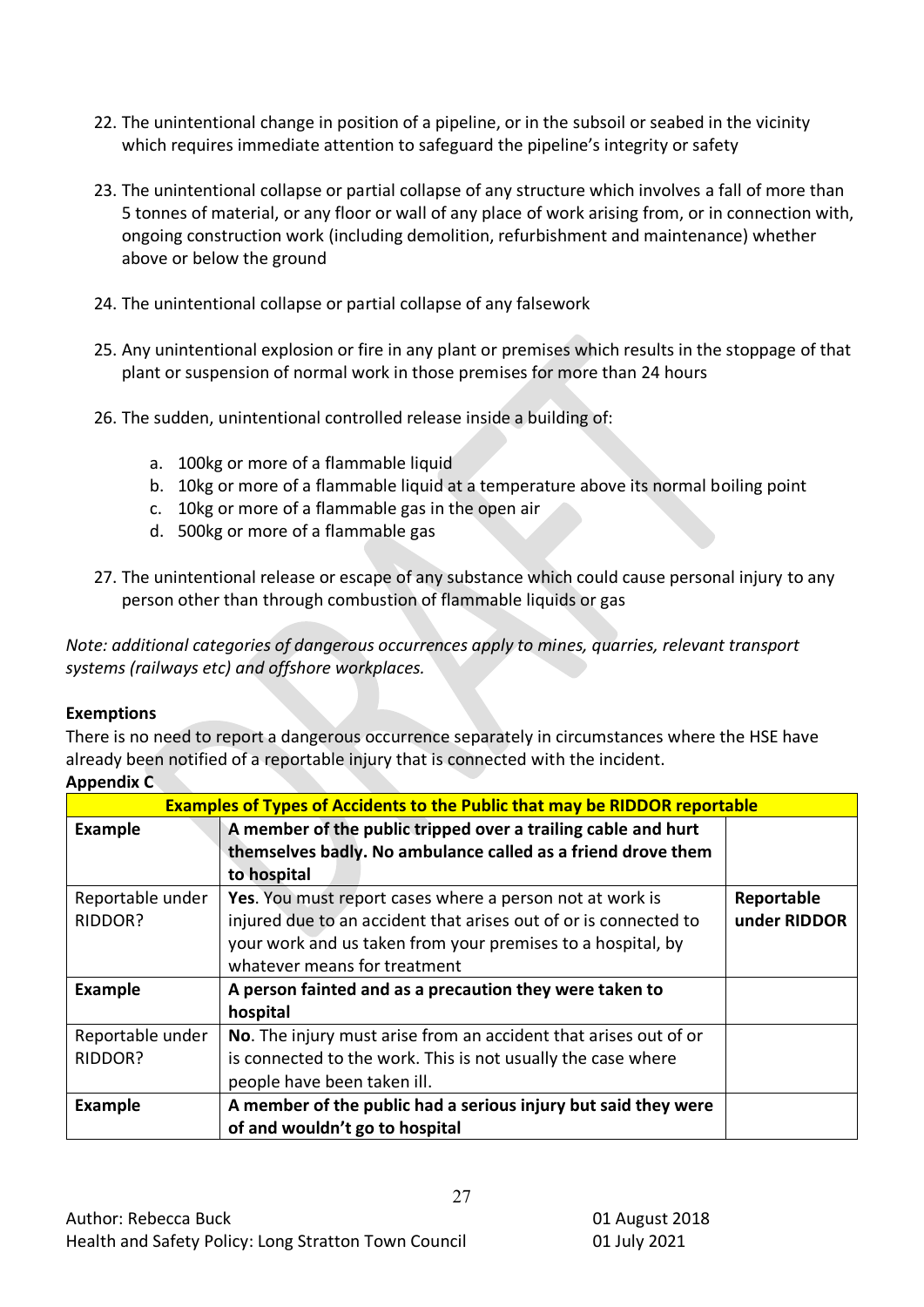| Reportable under | No. The duty is for a report to be made when a person not a      |  |
|------------------|------------------------------------------------------------------|--|
| RIDDOR?          | work is injured because of an work accident and it taken by any  |  |
|                  | means to a hospital for treatment                                |  |
| <b>Example</b>   | A member of the public fell over in our premise, as a            |  |
|                  | precaution they went to hospital but when examined the           |  |
|                  | hospital said they had no injuries.                              |  |
| Reportable under | No. RIDDOR only requires you to report when people have been     |  |
| RIDDOR?          | injured because of a work place accident. If the hospital cannot |  |
|                  | find any injury there is no need to make a report.               |  |
| <b>Example</b>   | A person slipped over in the work place but said they were       |  |
|                  | unhurt. Much later they told us they had gone the next day to    |  |
|                  | their GP who then referred them to hospital                      |  |
| Reportable under | No. The injured person must be taken from where the accident     |  |
| RIDDOR?          | happened, by whatever means, to hospital for treatment. It       |  |
|                  | must be a hospital, a GP or drop in clinic is not included under |  |
|                  | RIDDOR. They were not taken to the hospital from the site and    |  |
|                  | so there is no duty to report.                                   |  |

# **Long Stratton Town Council**

# **Violence at Work Policy**

## **1. Purpose**

Long Stratton Town Council recognises that violent incidents occur to employees as a result of their employment with the Council. The Violence at Work policy id the commitment of the Council to reducing and where possible eliminating the risk of violence to employees and other representatives of the Council by members of the public and service users, and to supporting employees who are victims of violence. The complementary Code of Guidance on Violence at Work provides advice on reducing risks of violence and recognising, handling and reacting to violence.

## **2. Scope**

The policy applies to all employees and other representatives of the Council. It addresses violence by members of the public and service users to employees and other representatives of the Council.

28

#### **3. Definition and examples of violence**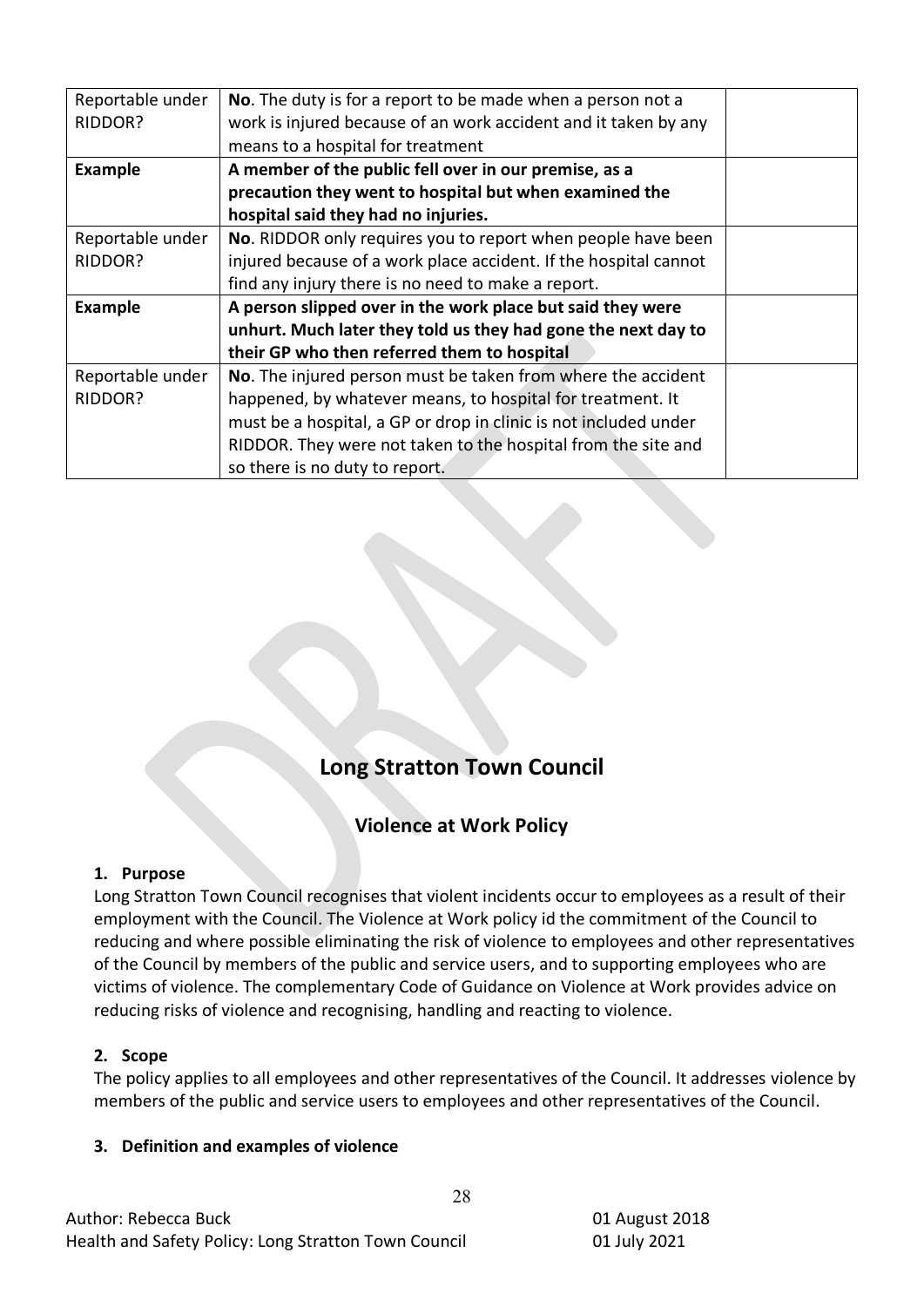- a. For the purpose of this document 'Violence' or 'Violent incident is defined thus: 'Any behaviour perceived by the victim as being deliberately harmful or damaging either psychologically or physically.'
- b. This definition is not limited simply to the physical assault but permits the inclusion of equally distressing and intimidating verbal aggression. Incidents arising from discriminating behaviour are also included.
- c. Examples of threatening or violent behaviour may include:
	- i. Intimidation such as banging on a desk, shouting, swearing, spitting, kicking the furniture or punching walls.
	- ii. Threatening behaviour in the form of verbal threats, gestures or stances, obstruction.
	- iii. Possession off any kind of weapon, regardless of the lack of overt threat to use it
	- iv. Exhibiting signs of aggression whilst under the influence of drink or drugs
	- v. Assault from grasping and pulling clothes or poking, shouting or punching
	- vi. Any unwanted physical contact
	- vii. Assault causing actual or grievous bodily harm
	- viii. Personal insults
		- ix. Deliberate silence
		- x. Insulting behaviour intended to cause distress or harassment
	- xi. Harassment on the grounds of
		- 1. Age
		- 2. Disability
		- 3. Gender identity
		- 4. Marital or civil partnership status
		- 5. Pregnancy or maternity/ paternity
		- 6. Race or ethnicity
		- 7. Religion
		- 8. Sex
		- 9. Sexual orientation
		- 10. Bullying
		- 11. Threatening use of animals
		- 12. Political beliefs
	- xii. This policy does not apply to incidents of assault, bullying or aggression between staff. This behaviour should be addressed through other Council policies.

# 4. **Violence at Work policy statement**

- a. Long Stratton Council considers that violence is not an acceptable part of any job not is it the part of the duties of any employee, or other representative to accept violent behaviour. The Council is totally opposed to employees, or other representatives, being subjected to violence as a result of employment with the Local Authority
- b. Long Stratton Council is a responsible employer, which accepts its responsibilities and duties to provide a safe working environment for all employees, in accordance with the provisions of the Health & Safety at Work Act 1974. In the context of violence at work, this means that within the resources available to the Council, every reasonable and practicable step will be taken by the Clerk and any other managers to reduce the risk of violence to employees.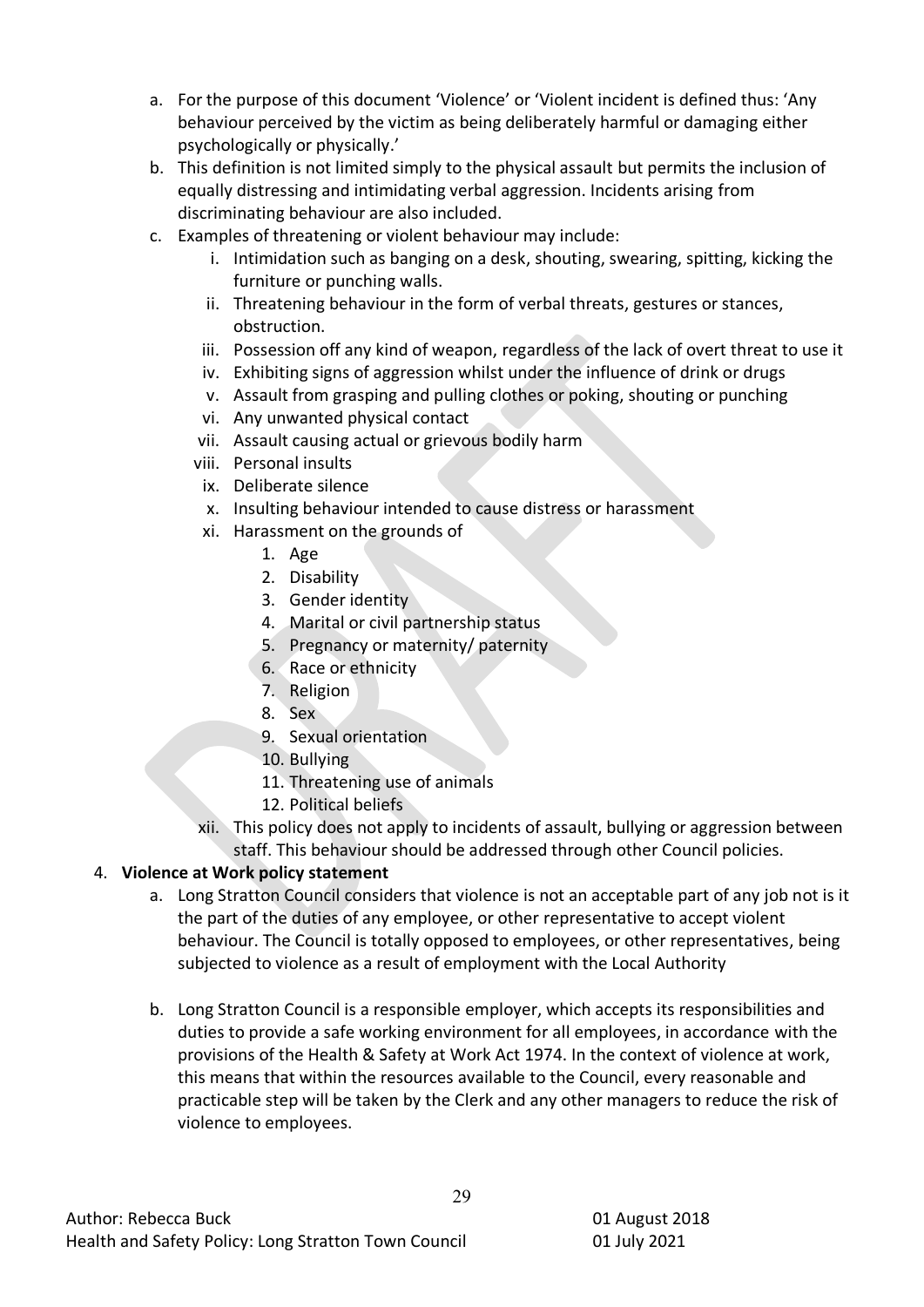- c. When carrying out risk assessments, in compliance with the Management of Health & Safety at Work Regulations 1992 (as amended), consideration will always be given to the risk of violence towards employees and the action needed to reduce any identified risks.
- d. It is the duty of employees to accept and understand their responsibility for reducing the risks of violence and to co-operate with management when so required. If am employee is aware of a work situation where there is a significant risk of violence which has not been adequately addressed he/she should bring it to the attention of his/her manager. All employees, in order to protect other employees as well as themselves must report all incidences of violence.
- e. The Council is committed to support employees who are subjected to violence in the course of their employment. The extent of such support will depend of the individual circumstances of each incident
- f. Where appropriate, the Council will take legal action against individuals identified as committing violent acts towards employees who are undertaking their work related duties.

# **5. Application of the policy statement**

- a. This policy not only applies to incidences of violence occurring in the workplace or in working hours, but also includes incidents occurring out of working hours to an employee, or other Council representative, as a result of his/ her employment with the Council.
- b. In certain circumstances following a violent incident consideration will be given to restricting or withholding Council to the perpetrator(s) of the violence.
- c. Long Stratton Council recognises the importance of the role of training as an element in managing and preventing the risk of violence to employees. It is committed to ensuring adequate training is provided, as appropriate, to reduce risks and enable employees to develop skills with personal safety. Responsibility for ensuring provision of training lies with the line manager.
- 6. Action to be taken following a violent incident
	- a. Following any incident the immediate concern is the wellbeing of the victim and the provision of any necessary medical treatment.
	- b. In all instances of violence, or alleged violence, to employees, the immediate line manager should talk to the employee, offering support and advice, unless s/he has been directly involved in the incident. If the immediate manager has been involved, an appropriate person should talk to the victims. As well as supporting the victim, other staff e.g. those that have witnessed the incident may also require help and support
	- c. It is important that all violent incidents are reported so that accurate information is collated and appropriate action can be taken to reduce or eliminate the risk of further incidents.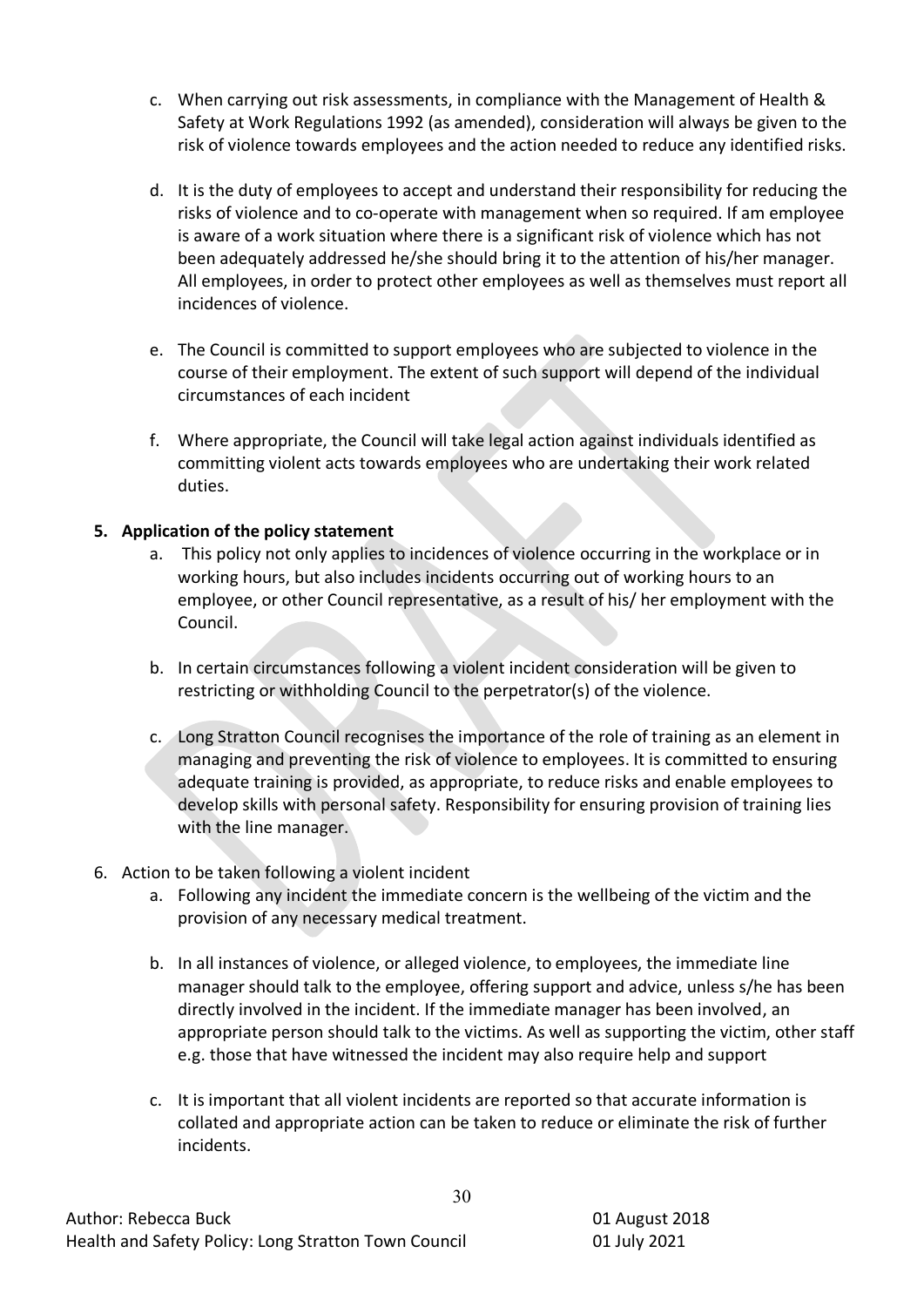- d. If appropriate, counselling of employee(s) can be arranged.
- e. An employee who has been subjected to a violent incident (or an alleged violent incident) even if there has been no injury, must immediately report the incident to his/her manager as soon as practicable. If it is not possible to do this personally, then a colleague or other representative should report the matter.
- f. Where an act of physical violence to a person at work results in death, major injury or more than three consecutive days being lost from work, the HSE must be notified by the Clerk in accordance with RIDDOR 1995. The procedure for reporting incidents to the HSE is detailed in the Code of Guidance – Accident Reporting. All employees sho are injured and/ or absent from work as a result of a work related violent incident should be referred immediately to the Clerk.
- g. The line manager should ensure that, if appropriate, the Clerk is informed of the incident at the earliest opportunity. The line manager should ensure that factual written statements are obtained as soon as possible from any witnesses together with their names and addresses.
- 7. Further Procedures
	- a. An employee, who suffers shock or injury as a result of a violent incident, should consult a doctor as soon as practicable and request a medical report on any injuries sustained. Any costs incurred in the provision of a medical report as a result of a violent incident occurring to an employee as a result of his/her employment will be met by the Council.
	- b. If an implement is used in an attack on a member of staff, it should be retained provided this can be done without causing further difficulty or risk. In most instances the implement should be left where it is so that it can be assessed for physical evidence if necessary by the police.
	- c. Any appropriate CCTV footage should be retained for possible use in an investigation or risk assessment review.
	- d. If appropriate, the manager, acting on behalf of, and with the consent of the employee should inform the police of the incident of assault which occurs whilst carrying out or in connection with work duties. In certain circumstances the victim may not wish the Police to be informed and although his/her wishes mat be taken into account the Council has a responsibility to protect its staff in the event of serious offences, and the police may have to be informed. In all cases the victim has the right to report the matter personally to the police.
	- e. If a decision to prosecute is made and the victim is required to give evidence in court the Council will grant leave of absence with pay to facilitate his/ her attendance at court. Witnesses employed by the Council will be granted paid leave of absence to give evidence.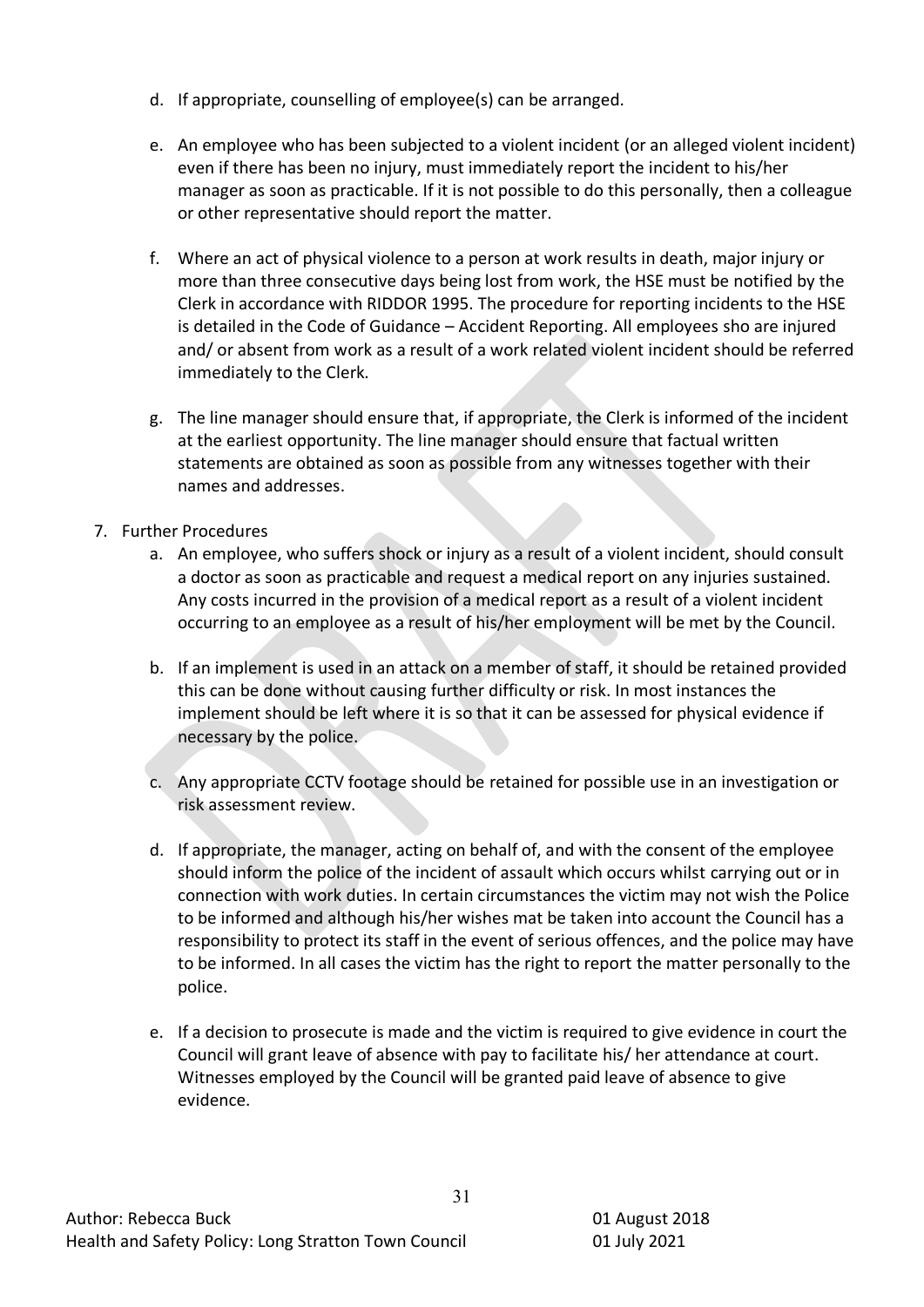- f. If the police decide not to prosecute , the individual may have the right to issue proceedings him/ herself and he/ she may have a right in the civil courts to seek damages or some other remedy.
- g. The Council may, after consideration of the facts of the case by a legal firm, take legal action on behalf of an employee
- h. If the Council does not take legal action, it may still be appropriate for the Council to send a letter to the perpetrator of the violence explaining that the behaviour displayed is not acceptable. The assessment of the need to send such a letter should be made by the Chairman and the Clerk.
- i. After an incident it is the responsibility of the Clerk/ Line manager to review risk assessments to determine if further action can be taken to reduce the risk of similar violent incidents occurring and to ensure appropriate action is taken.
- j. In some instances, it may be appropriate to notify external partner organisations of the details of the incident. This should only be undertaken by the Clerk.

# **Long Stratton Town Council Code of Guidance**

## **Slips, Trips and Falls.**

Slips, trips and falls are the largest cause of workplace accidents in the UK

#### **Purpose**

The purpose of this Code of Guidance is to provide advice on reducing the likelihood of the occurrence of slips, trips and falls.

32

The Code of Guidance addresses the following:

1. Legal requirements in respect of preventing slips, trips and falls

Author: Rebecca Buck 01 August 2018 Health and Safety Policy: Long Stratton Town Council 01 July 2021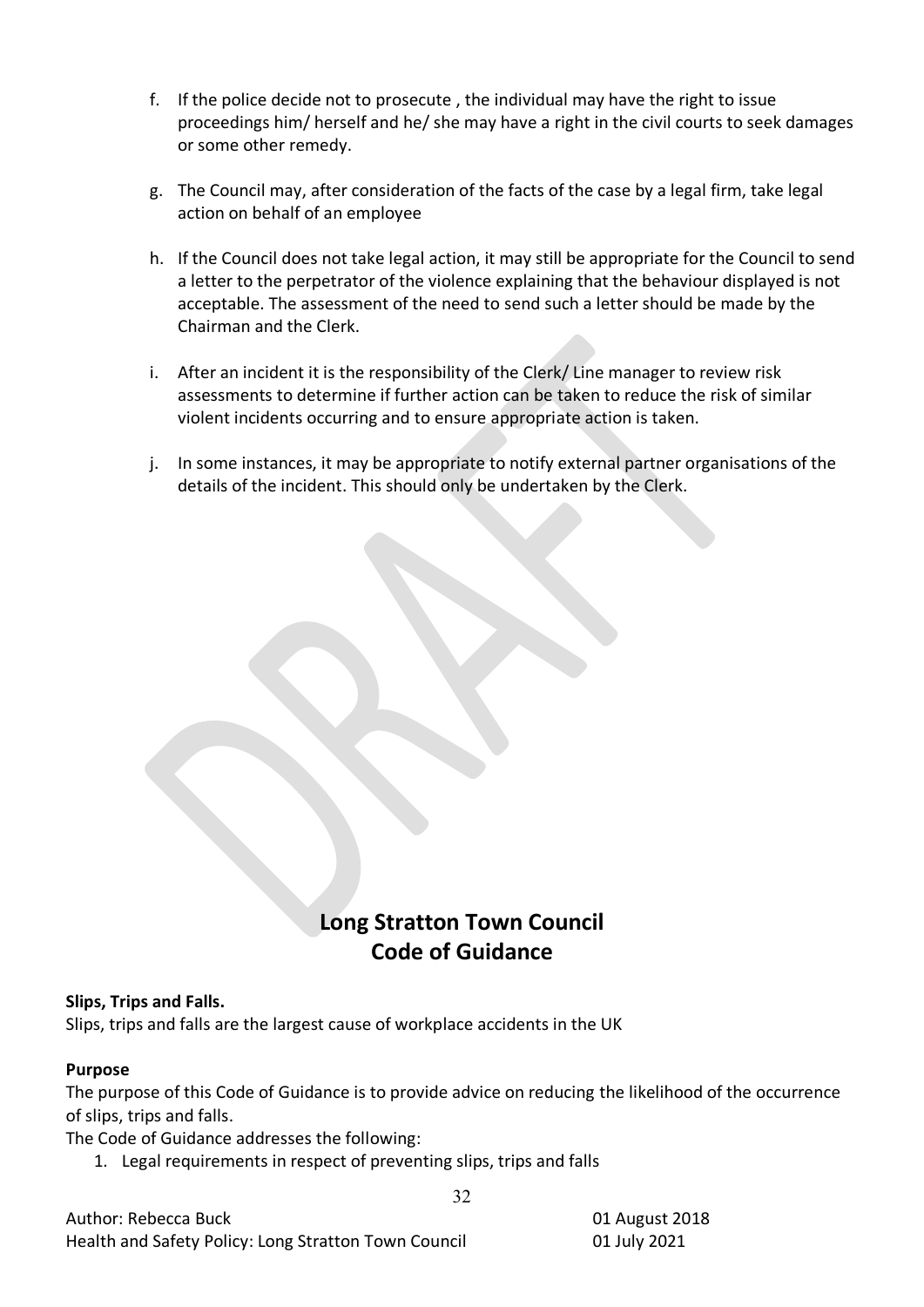2. Reducing the risk of slips, trips and falls

# **1. Legal requirements in respect of preventing slips, trips and falls**

The Health & Safety at Work, etc Act 1974 is the overarching framework for all health and safety legislation in the UK and requires employers to ensure, so far as is reasonably practicable, the health, safety and welfare of employees and in particular to provide and maintain safe systems of work, a safe place of work, safe access and egress and safe environment.

The management of Health and Safety Regulations 1999 require suitable and sufficient assessment of risks to employees and this includes considering the risk of slips, trips and falls. The Workplace (Health, Safety and Welfare) Regulations 1992 lay down minimum standards for a wide range of issues which if not met can lead to slips, trips and falls e.g. lighting, space, floors, maintenance of the workplace, layout of workstations and open windows.

Other legislation e.g Display Screen Equipment Regulations 1992 and Personal Protective Equipment Regulations also has implications in reducing slips, trips and falls. In addition to the employer having legal responsibilities, employees also have duties to co-operate and look after their own and others safety. This can include taking action to reduce the likelihood of a slip, trip and fall, e.g. by good housekeeping.

# **2. Reducing the risk of slips, trips and falls Good Working practice**

Where possible, the aim should be to eliminate risk of slips, trips and fall (e.g levelling uneven floor services). The next preferred option is substitution (e.g. using an alternative method of floor cleaning) , followed by separation (e.g. using barriers to keep workers away from wet floors). The final prevention measure is protection (e.g wearing footwear with non-slip soles). The use of personal protective equipment should be a last form of protection after all organisational and technical measures have been exhausted. There are often simple but effective measures that can be taken to reduce or eliminate slip and trip risks.

Specific preventive actions to consider include:

**Good Housekeeping** – poor housekeeping and general untidiness are a major cause of slips and trips. Keep the working environment clean and tidy, with floors and access routed kept clear of obstacles. Remove rubbish regular so it does not build up. Bottom drawers should be closed when not in use.

**Cleaning and maintenance** – Regular cleaning and maintenance will minimise risks. Rubbish should be removed regularly, and work areas kept clear. Cleaning methods and equipment must be suitable for the surface being treated. During cleaning , and maintenance work, take care not to create new slip and trip hazards. Hand washed or mopped floors should not be left unnecessarily wet. Polish must be the correct for the surface being treated. When using cleaners and polishes, the instructions on use should be fully observed. Ideally floors should be cleaned when not in use but if this cannot be done, barriers and warning signs should be used until the floor is safe to walk over.

**Lighting** – Ensure good lighting levels, functioning and position of lights to ensure all floor areas in and outside buildings are evenly lit and potential hazards e.g. obstructions and spills can be clearly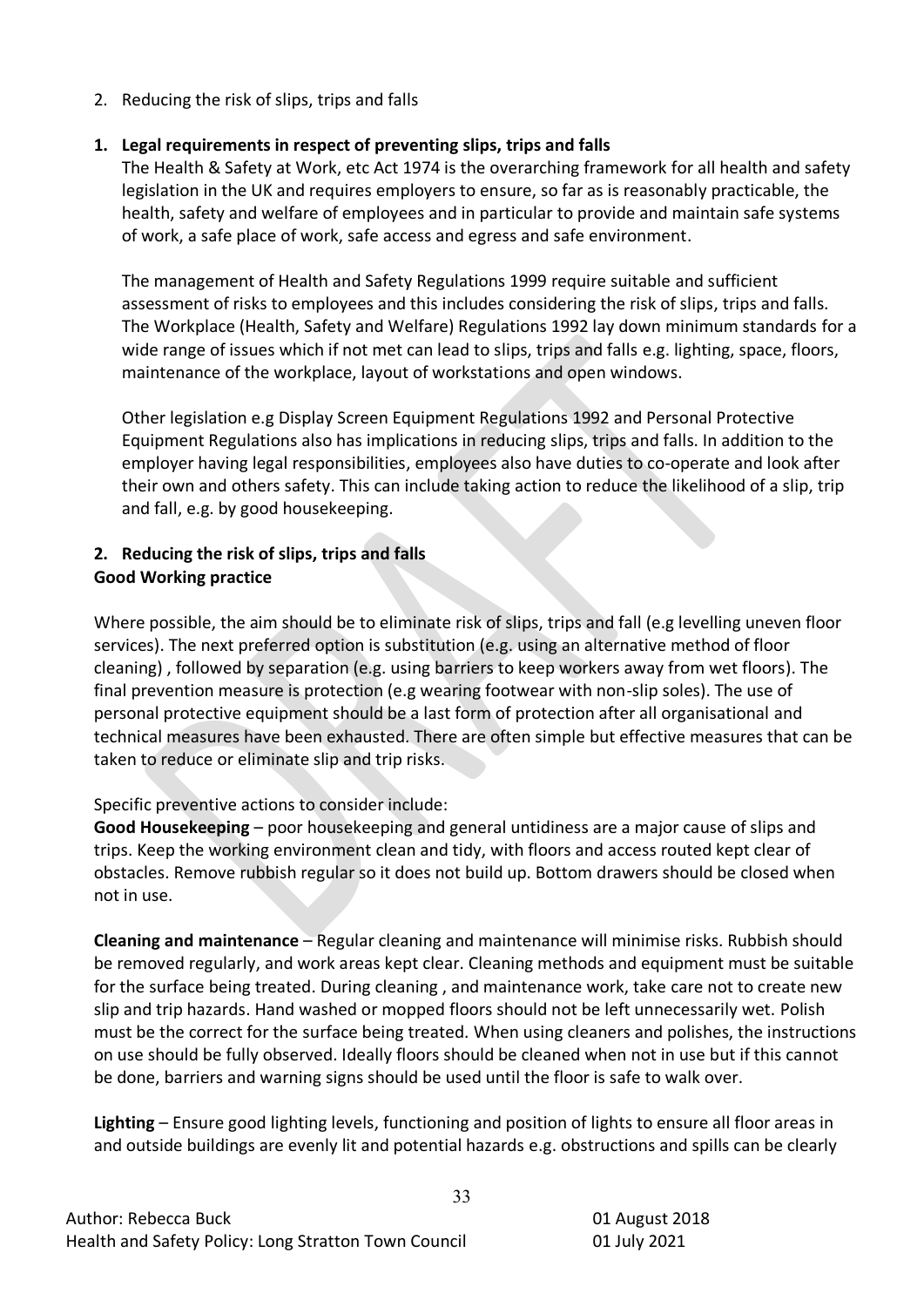seen. Lighting levels need to allow safe passage through and into and out of the premises. Exterior lights may be required, as outdoor workplaces must be adequately lit.

**Flooring** – Floors should be checked for damage on a regular basis and maintenance carried out when necessary. Potential slip and trip hazards to look for include holes, cracks and loose carpets and mats. In any location, the floor surface should be suitable for the work carried out e.g. it may need to be resistant to oil and chemicals used in the production processes. Coating or chemically treating existing floors can improve their slip resistant properties. Floors should be kept clean.

**Layout and Space** – Workplaces should have enough free space to allow people to move around with ease. Furniture and equipment should be arranged so that free movement is not impeded.

**Fencing/ Barriers** – Where someone can fall from a height, e.g. a roof or raised platform, or can fall into a pit or similar structure, secure fencing or other measures e.g. fall arrest systems should be provided to prevent people falling. They type of fencing or other means of reducing risk of falling will depend on the particular circumstances be needs to be suitable.

**Changes in Level** – Changes of level, such as a step between floors which are not obvious should be marked to make them conspicuous and should be adequately lit.

**Windows, Skylights and Ventilators** – It should be possible to reach and operate the control of openable windows, skylights and ventilators in a safe manner. Where necessary, window poles or similar equipment should be kept available, or a stable platform or other safe means of access should be provided. Controls should be placed so people are not likely to fall out or through the window. Where there is a danger of falling from a height, devices should be provided to stop a window from opening too far.

**Access to High Level Shelves, etc.** – Suitable ladders or other equipment e.g. 'elephant foot' should be provided to give access to high level shelves, etc. The use of chairs, tables etc. is not acceptable.

**Stairways** – Many accidents occur on stairways. Handrails, slip resistant covers to steps, high visibility and non-slip marking of the front edges of steps and sufficient lighting can all help in preventing slips and trips on stairs. The need to be well marked, with appropriate use of safety signs.

**Spillages** – Clean up spills immediately using an appropriate cleaning method (chemical treatment may be required). Use warning signs where the floor is wet and arrange alternative routes. What caused the spill to occur- can work methods or workplace be changed to minimise spillages?

**Obstructions** – Where possible, obstructions should be removed to prevent trips occurring. If it is not possible to remove an obstruction then suitable barriers and/ or warning notices should be used.

**Trailing cables** – Place equipment so cables do not cross pedestrian routes, Use cable covers to securely fix cables to surfaces.

**Footwear** – Employees need to have footwear that is suitable for their working environment. Take account of the type of job, floor surface, typical floor conditions and the slip-resistant properties of the soles.